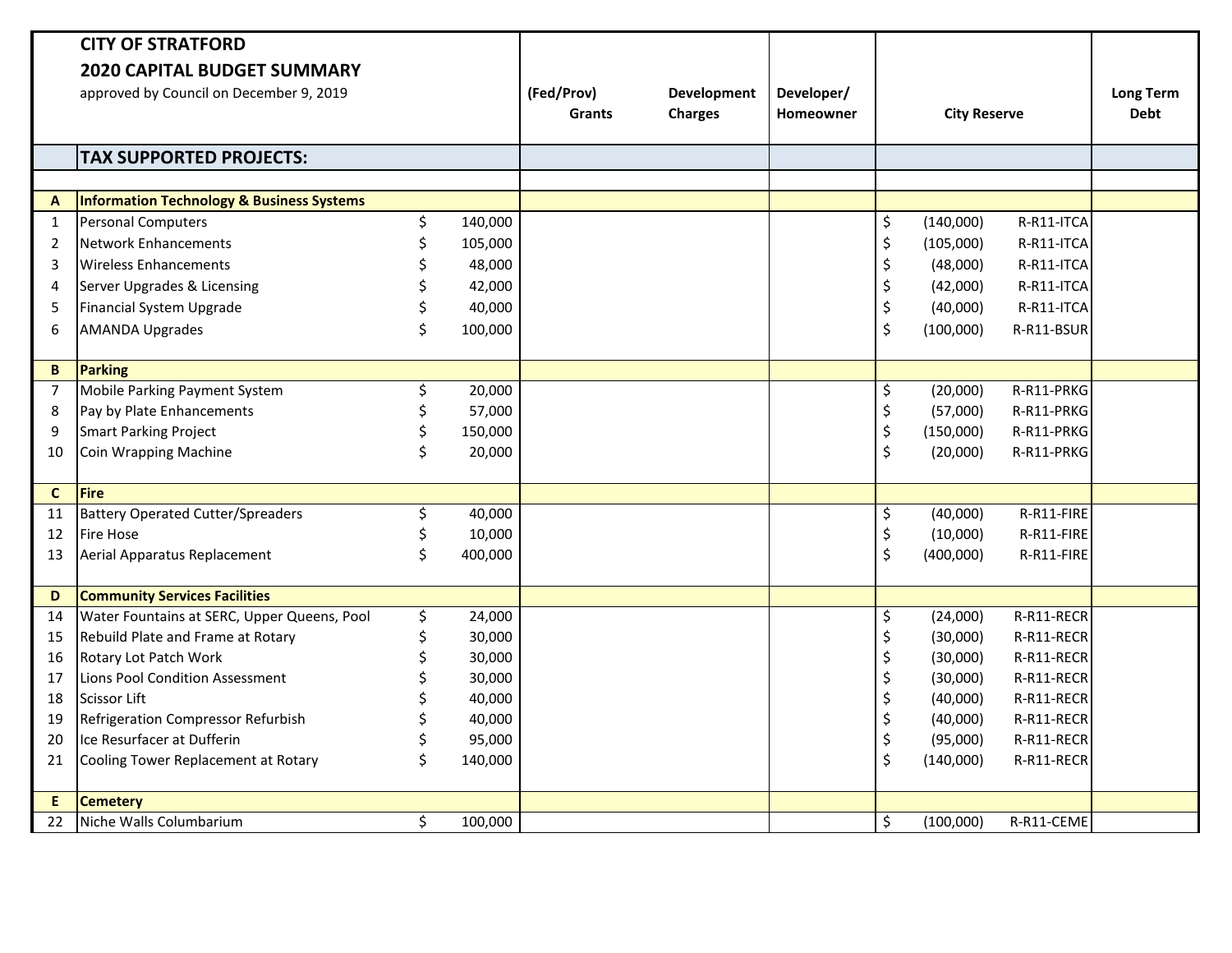|    | <b>CITY OF STRATFORD</b>                          |    |           |                     |                |                  |                     |            |                  |
|----|---------------------------------------------------|----|-----------|---------------------|----------------|------------------|---------------------|------------|------------------|
|    | <b>2020 CAPITAL BUDGET SUMMARY</b>                |    |           |                     |                |                  |                     |            |                  |
|    | approved by Council on December 9, 2019           |    |           | (Fed/Prov)          | Development    | Developer/       |                     |            | <b>Long Term</b> |
|    |                                                   |    |           | <b>Grants</b>       | <b>Charges</b> | <b>Homeowner</b> | <b>City Reserve</b> |            | <b>Debt</b>      |
| F. | <b>Parks &amp; Forestry</b>                       |    |           |                     |                |                  |                     |            |                  |
| 23 | Playground Replacement Program - Optimist Park    | \$ | 70,000    |                     |                |                  | \$<br>(70,000)      | R-R11-RPLT |                  |
| 24 | One Ton Trucks (2)                                | \$ | 150,000   |                     |                |                  | \$<br>(150,000)     | R-R11-RECR |                  |
|    |                                                   |    |           |                     |                |                  |                     |            |                  |
| G  | <b>Transit</b>                                    |    |           |                     |                |                  |                     |            |                  |
| 25 | Accessible Bus Stops with Shelters                | \$ | 150,000   | \$<br>(150,000)     |                |                  |                     |            |                  |
| 26 | <b>Farebox Upgrades</b>                           | \$ | 175,000   | \$<br>(175,000)     |                |                  |                     |            |                  |
| 27 | Transit Bus Replacements (2)                      | Ś. | 1,140,000 | \$<br>(1, 140, 000) |                |                  |                     |            |                  |
| 28 | Parallel Transit Bus Replacement                  | \$ | 100,000   | \$<br>(73, 330)     |                |                  | \$<br>(26, 670)     | R-R11-FLET |                  |
|    |                                                   |    |           |                     |                |                  |                     |            |                  |
| н  | Fleet                                             |    |           |                     |                |                  |                     |            |                  |
| 29 | Sidewalk Tractor                                  | \$ | 150,000   |                     |                |                  | \$<br>(150,000)     | R-R11-FLET |                  |
| 30 | <b>Supervisor Truck</b>                           | \$ | 60,000    |                     |                |                  | \$<br>(60,000)      | R-R11-FLET |                  |
| 31 | <b>Wheel Loader</b>                               | \$ | 200,000   |                     |                |                  | \$<br>(200,000)     | R-R11-FLET |                  |
| 32 | 4" Pump Trailer                                   |    | 50,000    |                     |                |                  | \$<br>(50,000)      | R-R11-FLET |                  |
| 33 | <b>Shop Hoist</b>                                 | \$ | 50,000    |                     |                |                  | \$<br>(50,000)      | R-R11-FLET |                  |
| 34 | Engineering Vans (2)                              | \$ | 90,000    |                     |                |                  | \$<br>(90,000)      | R-R11-FLET |                  |
| 35 | <b>Fuel Tanks</b>                                 | \$ | 30,000    |                     |                |                  | \$<br>(30,000)      | R-R11-FLET |                  |
|    |                                                   |    |           |                     |                |                  |                     |            |                  |
| Т. | <b>City Buildings</b>                             |    |           |                     |                |                  |                     |            |                  |
| 36 | City Hall - Front Stair Maintenance               | \$ | 25,000    |                     |                |                  | \$<br>(25,000)      | R-R11-FACI |                  |
| 37 | City Hall - Painting                              | \$ | 20,000    |                     |                |                  | \$<br>(20,000)      | R-R11-FACI |                  |
| 38 | City Hall - Boiler Replacement                    | \$ | 160,000   |                     |                |                  | \$<br>(160,000)     | R-R11-FACI |                  |
| 39 | Justice Building - Ventilation for Drug Room      |    | 10,000    |                     |                |                  | \$<br>(10,000)      | R-R11-FACI |                  |
| 40 | Justice Building - Flooring Replacement           | \$ | 10,000    |                     |                |                  | \$<br>(10,000)      | R-R11-FACI |                  |
| 41 | Justice Building - Accessible Ramp Study & Design | \$ | 30,000    |                     |                |                  | \$<br>(30,000)      | R-R11-FACI |                  |
| 42 | Library - Second Floor Washroom                   | \$ | 10,000    |                     |                |                  | \$<br>(10,000)      | R-R11-FACI |                  |
| 43 | Library - Basement Washroom                       |    | 15,000    |                     |                |                  | \$<br>(15,000)      | R-R11-FACI |                  |
| 44 | 47 Downie Building - Masonry Repairs              |    | 65,000    |                     |                |                  | \$<br>(65,000)      | R-R11-FACI |                  |
| 45 | Annex - Masonry Repairs                           |    | 15,000    |                     |                |                  | \$<br>(15,000)      | R-R11-FACI |                  |
| 46 | Annex - Carpet / Flooring Replacement             | \$ | 20,000    |                     |                |                  | \$<br>(20,000)      | R-R11-FACI |                  |
| 47 | Annex - HVAC Unit Replacement                     |    | 28,000    |                     |                |                  | \$<br>(28,000)      | R-R11-FACI |                  |
| 48 | <b>Annex - Renovations</b>                        |    | 250,000   |                     |                |                  | \$<br>(250,000)     | R-R11-FACI |                  |
| 49 | Normal School - HVAC Unit Replacement             | \$ | 25,000    |                     |                |                  | (25,000)            | R-R11-FACI |                  |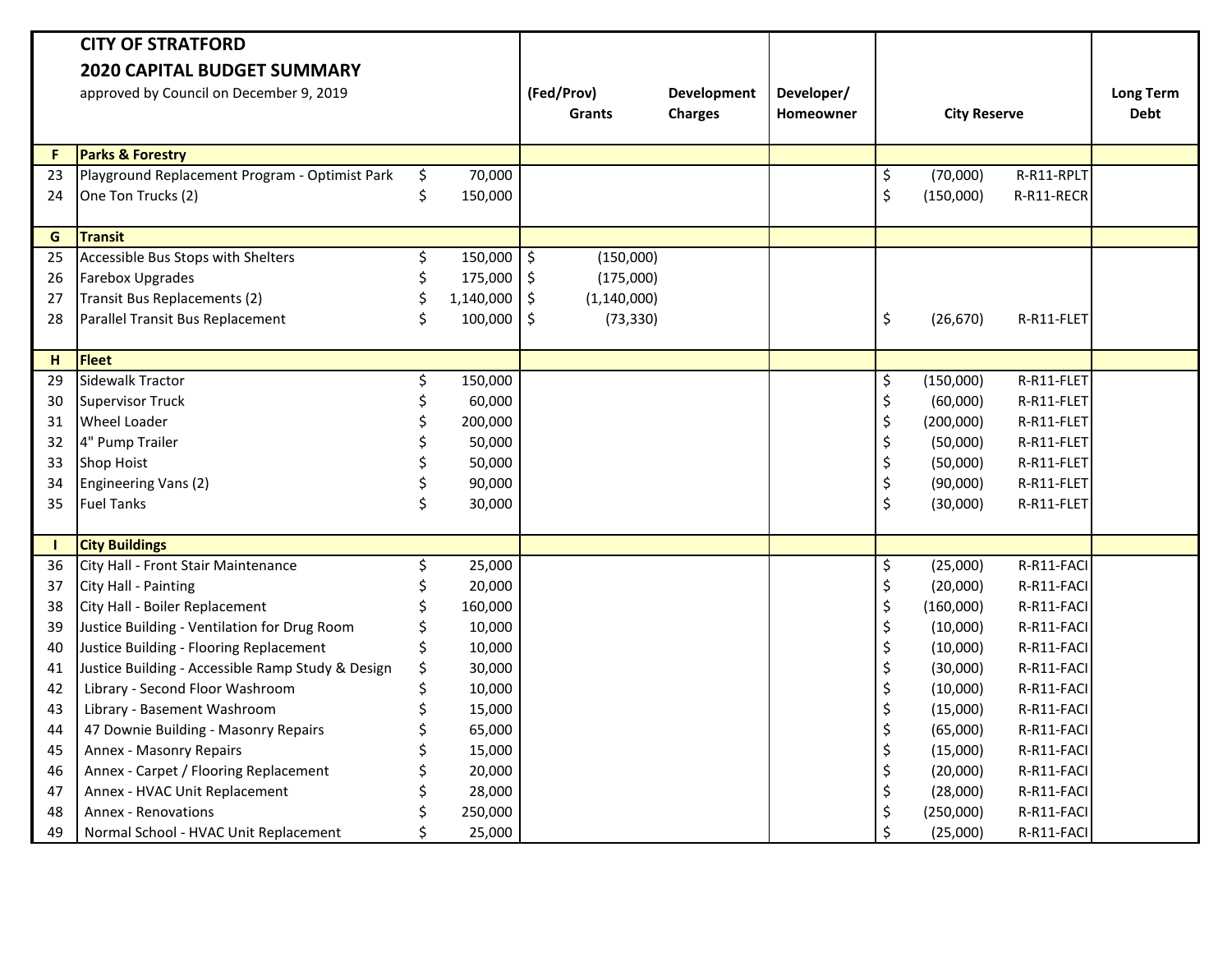|              | <b>CITY OF STRATFORD</b>                            |                           |                |               |                |                 |         |                     |            |                  |
|--------------|-----------------------------------------------------|---------------------------|----------------|---------------|----------------|-----------------|---------|---------------------|------------|------------------|
|              | <b>2020 CAPITAL BUDGET SUMMARY</b>                  |                           |                |               |                |                 |         |                     |            |                  |
|              | approved by Council on December 9, 2019             |                           | (Fed/Prov)     |               | Development    | Developer/      |         |                     |            | <b>Long Term</b> |
|              |                                                     |                           |                | <b>Grants</b> | <b>Charges</b> | Homeowner       |         | <b>City Reserve</b> |            | <b>Debt</b>      |
| J            | <b>Perth &amp; Stratford Housing Corporation</b>    |                           |                |               |                |                 |         |                     |            |                  |
| 50           | <b>Roof Replacements</b><br>Ś.                      | 250,000                   | $\ddot{\zeta}$ | (250,000)     |                |                 |         |                     |            |                  |
| 51           | <b>Driveway Replacements</b>                        | 20,000                    |                |               |                |                 | \$      | (20,000)            | R-R11-SSCA |                  |
| 52           | Connectivity and Security Camera Systems            | 140,000                   |                |               |                |                 | \$      | (140,000)           | R-R11-SSCA |                  |
| 53           | Card Lock Systems                                   | 300,000                   |                |               |                |                 | \$      | (300,000)           | R-R11-SSCA |                  |
| 54           | Fire Alarm System Equipment                         | 268,000                   |                |               |                |                 | \$      | (268,000)           | R-R11-SSCA |                  |
| 55           | <b>Furnace Replacements</b>                         | 50,000                    |                |               |                |                 | $\zeta$ | (50,000)            | R-R11-SSCA |                  |
|              |                                                     |                           |                |               |                |                 |         |                     |            |                  |
| $\mathsf{K}$ | <b>Storm</b>                                        |                           |                |               |                |                 |         |                     |            |                  |
|              |                                                     |                           |                |               |                |                 |         |                     |            |                  |
| L            | <b>Roads &amp; Traffic</b>                          |                           |                |               |                |                 |         |                     |            |                  |
| 56           | <b>Accessibility Improvements</b><br>Ś.             | 40,000                    |                |               |                |                 | \$      | (40,000)            | R-R11-PWCA |                  |
| 57           | Trails / BP Master Plan Implementation              | 150,000                   |                |               |                |                 | \$      | (150,000)           | R-R11-PWCA |                  |
| 58           | Sidewalk Replacement                                | 130,000                   |                |               |                |                 | \$      | (130,000)           | R-R11-PWCA |                  |
| 59           | <b>Street Lighting Improvements</b>                 | 25,000                    |                |               |                |                 | \$      | (25,000)            | R-R11-PWCA |                  |
| 60           | Signal Intersection Updates for AODA                | 42,000                    |                |               |                |                 | \$      | (42,000)            | R-R11-PWCA |                  |
| 61           | <b>Pedestrian Crossing Improvements</b>             | 150,000                   |                |               |                |                 | \$      | (150,000)           | R-R11-PWCA |                  |
| 62           | <b>Bridge Improvements</b>                          | 750,000 \$                |                | (500,000)     |                |                 | \$      | (250,000)           | R-R11-PWCA |                  |
|              |                                                     |                           |                |               |                |                 |         |                     |            |                  |
|              | <b>COMBINATION-TAX SUPPORTED/USER PAY PROJECTS:</b> |                           |                |               |                |                 |         |                     |            |                  |
|              |                                                     |                           |                |               |                |                 |         |                     |            |                  |
| M            | Linear Infrastructure                               |                           |                |               |                |                 |         |                     |            |                  |
| 63           | Ś.<br>Queen Street Storm Trunk Sewer                | 14,470,000                |                |               |                |                 | \$      | (1,580,000)         | R-R11-STRM | \$ (12,375,000)  |
|              |                                                     |                           |                |               |                |                 | \$      | (220,000)           | R-R11-PWCA |                  |
|              |                                                     |                           |                |               |                |                 | \$      | (75,000)            | R-R11-WATR |                  |
|              |                                                     |                           |                |               |                |                 | \$      | (220,000)           | R-R11-WWTR |                  |
| 64           | Redford Cresent - at St. Vincent<br>S               | $3,050,000$ $\frac{1}{5}$ |                | (2,100,000)   |                |                 | \$      | (540,000)           | R-R11-WATR |                  |
|              |                                                     |                           |                |               |                |                 | \$      | (410,000)           | R-R11-WWTR |                  |
| 65           | Huron Street - Matilda to Douglas<br>\$             | 950,000 \$                |                | (380,000)     |                |                 | \$      | (332, 500)          | R-R11-WATR |                  |
|              |                                                     |                           |                |               |                |                 | \$      | (237,500)           | R-R11-WWTR |                  |
| 66           | <b>Asphalt Resurfacing</b><br>\$.                   | $1,290,000$ \$            |                | (1, 215, 000) |                |                 | \$      | (75,000)            | R-R11-WATR |                  |
|              |                                                     |                           |                |               |                |                 |         |                     |            |                  |
| M            | <b>Shared Program Funding</b>                       |                           |                |               |                |                 |         |                     |            |                  |
| 67           | <b>House Service Applications</b><br>\$             | 400,000                   |                |               |                | \$<br>(400,000) |         |                     |            |                  |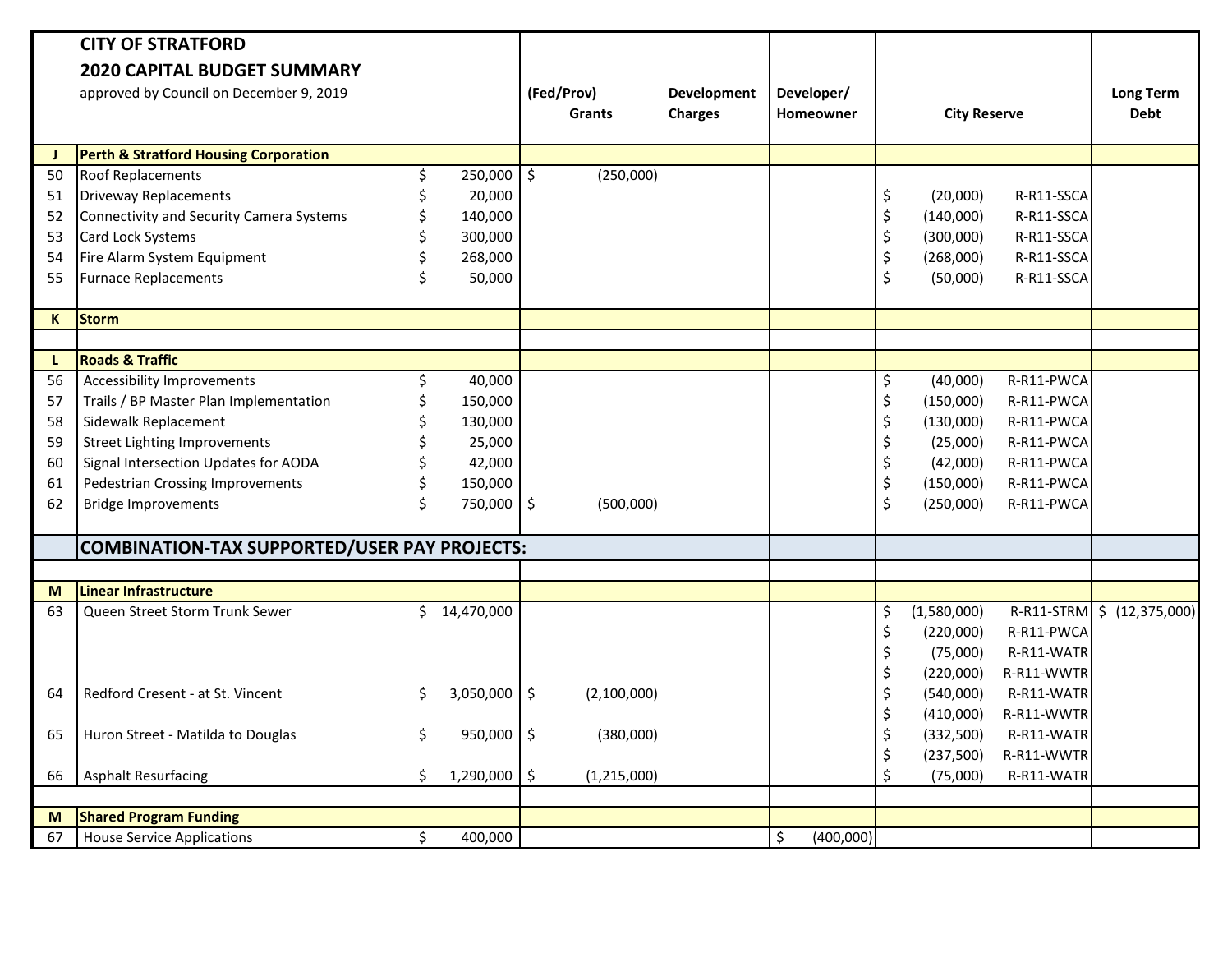|                | <b>CITY OF STRATFORD</b>                          |    |              |                                              |                |                     |                     |            |                  |
|----------------|---------------------------------------------------|----|--------------|----------------------------------------------|----------------|---------------------|---------------------|------------|------------------|
|                | <b>2020 CAPITAL BUDGET SUMMARY</b>                |    |              |                                              |                |                     |                     |            |                  |
|                | approved by Council on December 9, 2019           |    |              | (Fed/Prov)                                   | Development    | Developer/          |                     |            | <b>Long Term</b> |
|                |                                                   |    |              | <b>Grants</b>                                | <b>Charges</b> | <b>Homeowner</b>    | <b>City Reserve</b> |            | <b>Debt</b>      |
|                | <b>USER PAY PROJECTS:</b>                         |    |              |                                              |                |                     |                     |            |                  |
|                |                                                   |    |              |                                              |                |                     |                     |            |                  |
| N <sub>1</sub> | <b>Water</b>                                      |    |              |                                              |                |                     |                     |            |                  |
| 68             | Mechanical Upgrades to Wells                      | \$ | 100,000      |                                              |                |                     | \$<br>(100,000)     | R-R11-WATR |                  |
| 69             | <b>Miscellanous Repairs</b>                       | \$ | 100,000      |                                              |                |                     | \$<br>(100,000)     | R-R11-WATR |                  |
| 70             | <b>Watermain Relining Various Streets</b>         |    | 175,000      |                                              |                |                     | \$<br>(175,000)     | R-R11-WATR |                  |
| 71             | <b>Hydrant Distribution Monitoring</b>            |    | 30,000       |                                              |                |                     | \$<br>(30,000)      | R-R11-WATR |                  |
|                |                                                   |    |              |                                              |                |                     |                     |            |                  |
| N              | <b>Sanitary</b>                                   |    |              |                                              |                |                     |                     |            |                  |
| 72             | <b>Basement Isolation</b>                         |    | 30,000       |                                              |                |                     | \$<br>(30,000)      | R-R11-WWTR |                  |
| 73             | <b>Residential Service Upgrades</b>               |    | 75,000       |                                              |                | \$<br>$(25,000)$ \$ | (50,000)            | R-R11-WWTR |                  |
| 74             | <b>Pumping Station Upgrades</b>                   |    | 100,000      |                                              |                |                     | \$<br>(100,000)     | R-R11-WWTR |                  |
| 75             | <b>WPCP Improvements</b>                          |    | 350,000      |                                              |                |                     | \$<br>(350,000)     | R-R11-WWTR |                  |
| 76             | Sanitary Master Plan Update                       |    | 75,000       |                                              | \$<br>(37,500) |                     | \$<br>(37,500)      | R-R11-WWTR |                  |
| 77             | <b>SCADA &amp; PLC Upgrades</b>                   |    | 20,000       |                                              |                |                     | \$<br>(20,000)      | R-R11-WWTR |                  |
|                |                                                   |    |              |                                              |                |                     |                     |            |                  |
| N              | Landfill                                          |    |              |                                              |                |                     |                     |            |                  |
|                |                                                   |    |              |                                              |                |                     |                     |            |                  |
|                | <b>TAX SUPPORTED PROJECTS:</b>                    |    |              |                                              |                |                     |                     |            |                  |
|                |                                                   |    |              |                                              |                |                     |                     |            |                  |
| $\mathbf{o}$   | <b>Stratford Public Library</b>                   |    |              |                                              |                |                     |                     |            |                  |
| 78             | Library Collection                                | Ś. | 246,000      |                                              | \$<br>(20,000) |                     | \$<br>(226,000)     | R-R11-LIBR |                  |
| 79             | Computer Equipment                                |    | 40,300       |                                              |                |                     | \$<br>(40, 300)     | R-R11-LIBR |                  |
| 80             | Carpet Replacement                                |    | 10,000       |                                              |                |                     | \$<br>(10,000)      | R-R11-LIBR |                  |
|                |                                                   |    |              |                                              |                |                     |                     |            |                  |
| P              | <b>Stratford Police Service</b>                   |    |              |                                              |                |                     |                     |            |                  |
| 81             | Controlled Energy Weapons (CEW)                   | \$ | 126,790      |                                              |                |                     | \$<br>(126, 790)    | R-R11-POLI |                  |
| 82             | <b>Collision Recovering Equipment Replacement</b> | \$ | 70,000       |                                              |                |                     | \$<br>(70,000)      | R-R11-POLI |                  |
| 83             | Vehicle Replacements (4)                          | \$ | 222,800      |                                              |                |                     | \$<br>(222, 800)    | R-R11-POLI |                  |
|                |                                                   |    |              |                                              |                |                     |                     |            |                  |
|                | <b>TOTALS</b>                                     |    | \$29,044,890 | $\vert \mathsf{s} \vert$<br>$(5,983,330)$ \$ | $(57,500)$ \$  | $(425,000)$ \$      | (10, 204, 060)      |            | \$ (12,375,000)  |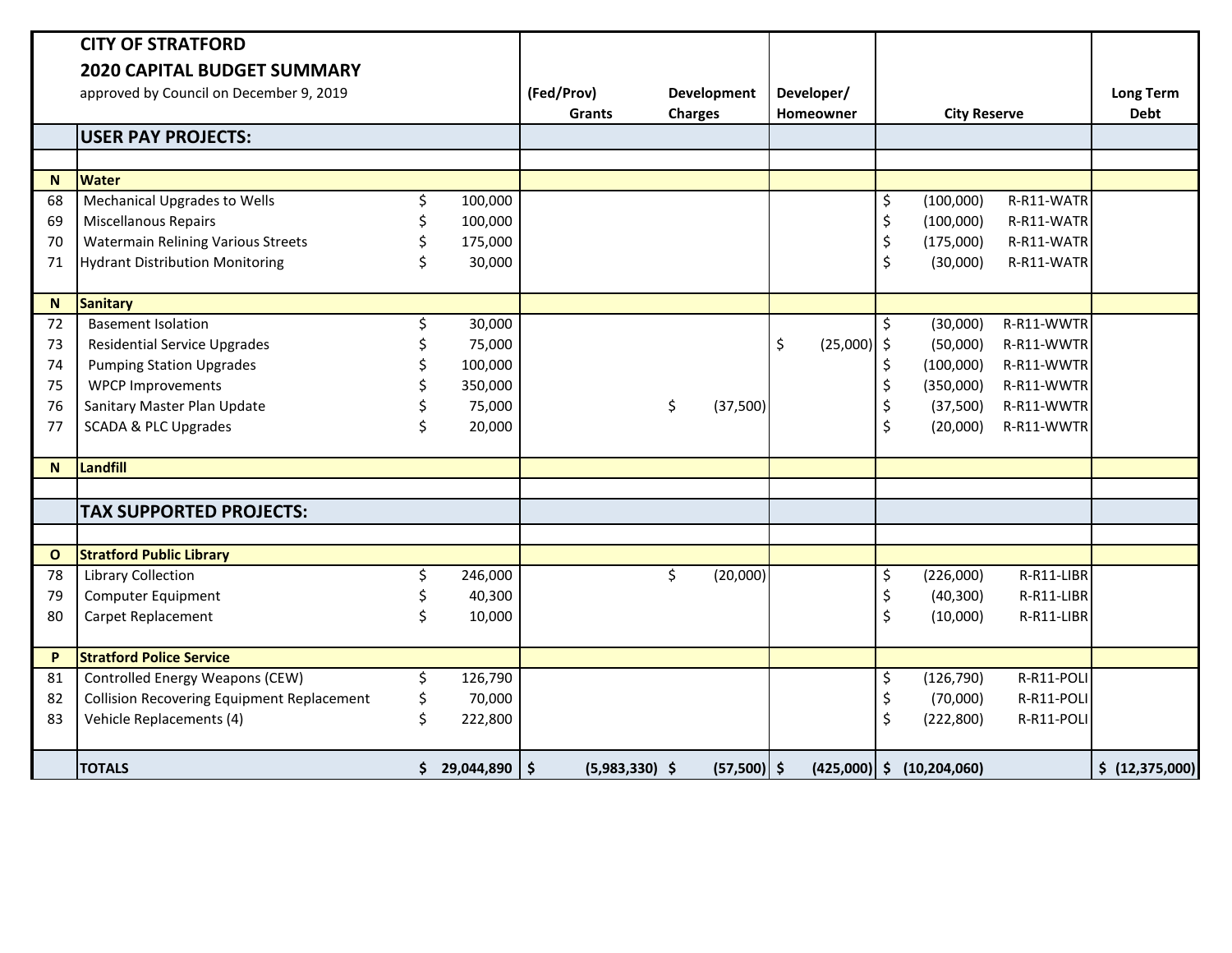**2020 TAX SUPPORTED CAPITAL BUDGET**

| <b>Dept</b>   | <b>Corporate Services</b>                                                         |         |                       |            |              | <b>Gross Project Cost</b> |        |                         |        |         |                                    |           |
|---------------|-----------------------------------------------------------------------------------|---------|-----------------------|------------|--------------|---------------------------|--------|-------------------------|--------|---------|------------------------------------|-----------|
|               |                                                                                   |         |                       |            |              |                           |        |                         |        |         |                                    | Total     |
| Project       | Project                                                                           |         |                       |            |              |                           |        |                         |        |         |                                    | Project   |
| <b>Number</b> | <b>Description &amp; Location</b>                                                 | 2020    | 2021                  | 2022       | 2023         | 2024                      | 2025   | 2026                    | 2027   | 2028    | 2029                               | Cost      |
|               |                                                                                   |         |                       |            |              |                           |        |                         |        |         |                                    |           |
| A             | <b>Information Technology &amp; Business Systems</b>                              |         |                       |            |              |                           |        |                         |        |         |                                    |           |
|               |                                                                                   |         |                       |            |              |                           |        |                         |        |         |                                    |           |
|               | Replacement Of Existing Capital Assets & Non DC Eligible New Assets:              |         |                       |            |              |                           |        |                         |        |         |                                    |           |
|               | <b>Personal Computers</b>                                                         | 140,000 | 90,000                | 90,000     | 96,000       | 140,000                   | 90,000 | 90,000                  | 96,000 | 140,000 | $90,000$ \$                        | 1,062,000 |
|               | <b>Network Enhancements</b>                                                       | 105,000 | 60,000                | 60,000     | 105,000      | 60,000                    | 60,000 | 105,000                 | 60,000 | 60,000  | $105,000$ \$                       | 780,000   |
| 3             | <b>Wireless Enhancements</b>                                                      | 48,000  |                       |            | 48,000       |                           |        | 48,000                  |        |         | 48,000 \$                          | 192,000   |
|               | Server Upgrades & Licensing                                                       | 42,000  |                       |            | 42,000       |                           |        | 42,000                  |        |         | $42,000$ \$                        | 168,000   |
|               | Financial System Upgrade                                                          | 40,000  | 25,000                | 10,000     | 25,000       | 10,000                    | 25,000 | 10,000                  | 25,000 | 10,000  |                                    | 180,000   |
|               | <b>AMANDA Upgrades</b>                                                            | 100,000 |                       |            |              |                           |        |                         |        |         |                                    | 100,000   |
|               | <b>HRIS</b>                                                                       |         | 50,000                | 50,000     |              |                           |        | 50,000                  |        |         |                                    | 150,000   |
|               | <b>IT Strategy</b>                                                                |         | 50,000                |            |              |                           |        | 50,000                  |        |         |                                    | 100,000   |
|               | Intranet                                                                          |         | 30,000                |            |              | 50,000                    |        |                         | 50,000 |         |                                    | 130,000   |
|               | Permitting & Licensing Enhancements                                               |         | 25,000                | 25,000     | 25,000       | 25,000                    | 25,000 | 25,000                  | 25,000 | 25,000  |                                    | 200,000   |
|               | Work Order System Enhancements                                                    |         | 25,000                | 12,500     | 12,500       | 12,500                    | 12,500 | 12,500                  | 12,500 | 12,500  |                                    | 112,500   |
|               | Parking Software Enhancements                                                     |         | 12,500                |            |              | 12,500                    |        |                         | 12,500 |         |                                    | 37,500    |
|               | <b>GIS Enhancements</b>                                                           |         | 12,500                | 12,500     | 12,500       | 12,500                    | 12,500 | 12,500                  | 12,500 | 12,500  |                                    | 100,000   |
|               | <b>Website Enhancements</b>                                                       |         | 10,000                | 10,000     | 35,000       | 10,000                    | 10,000 | 10,000                  | 10,000 | 10,000  |                                    | 105,000   |
|               | Mobile App Enhancements                                                           |         | 5,000                 | 5,000      | 5,000        | 5,000                     | 5,000  | 5,000                   | 5,000  | 5,000   |                                    | 40,000    |
|               | <b>Unified Communication System</b>                                               |         |                       | 60,000     |              | 12,000                    |        |                         |        | 120,000 |                                    | 192,000   |
|               | Open Data Portal                                                                  |         |                       | 12,500     |              |                           |        | 12,500                  |        |         |                                    | 25,000    |
|               | Video Surveillance System Enahncements                                            |         |                       |            | 34,000       |                           |        |                         | 34,000 |         |                                    | 68,000    |
|               | <b>Access Control Systems Enahncements</b>                                        |         |                       |            | 50,000       |                           |        |                         | 50,000 |         |                                    | 100,000   |
|               | Records Management Enhancement                                                    |         |                       |            | 24,500       |                           |        |                         |        | 24,500  |                                    | 49,000    |
|               | <b>TOTAL Replacm. of Existing Capital Assets &amp; Non DC Eligible New Assets</b> | I S     | 475,000 \$ 395,000 \$ | 347,500 \$ | $514,500$ \$ | 349,500                   | -S     | $240,000$ \$ 472,500 \$ |        |         | $392,500$ \$ 419,500 \$ 285,000 \$ | 3,891,000 |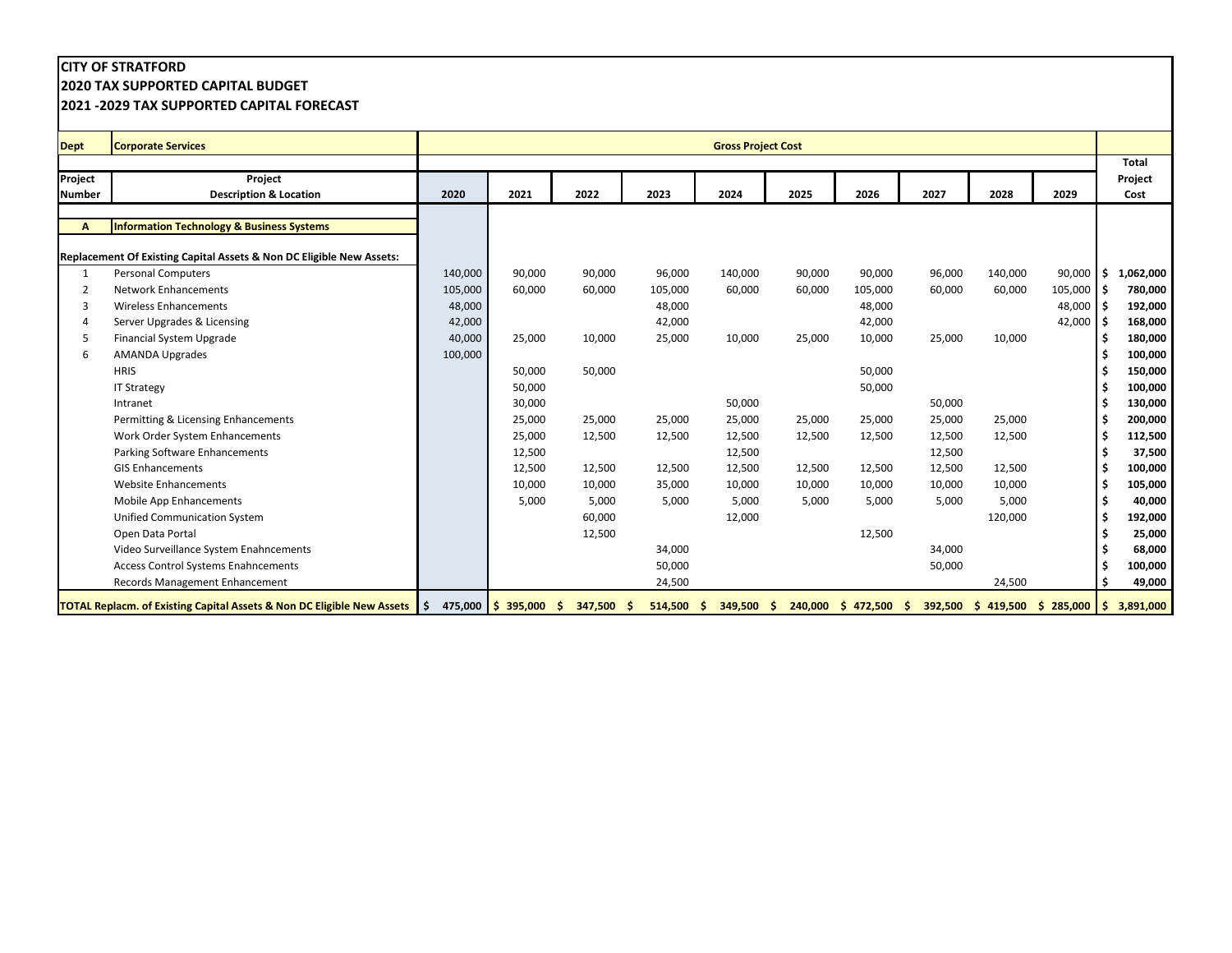**2020 TAX SUPPORTED CAPITAL BUDGET**

|               | <b>2021 -2029 TAX SUPPORTED CAPITAL FORECAST</b>                                  |                                |                   |         |         |                                               |              |      |      |      |      |                          |
|---------------|-----------------------------------------------------------------------------------|--------------------------------|-------------------|---------|---------|-----------------------------------------------|--------------|------|------|------|------|--------------------------|
| <b>Dept</b>   | <b>Corporate Services</b>                                                         |                                |                   |         |         | <b>Gross Project Cost</b>                     |              |      |      |      |      |                          |
|               |                                                                                   |                                |                   |         |         |                                               |              |      |      |      |      | Total                    |
| Project       | Project                                                                           |                                |                   |         |         |                                               |              |      |      |      |      | Project                  |
| <b>Number</b> | <b>Description &amp; Location</b>                                                 | 2020                           | 2021              | 2022    | 2023    | 2024                                          | 2025         | 2026 | 2027 | 2028 | 2029 | Cost                     |
|               |                                                                                   |                                |                   |         |         |                                               |              |      |      |      |      |                          |
| B             | <b>Parking</b>                                                                    |                                |                   |         |         |                                               |              |      |      |      |      |                          |
|               | Replacement Of Existing Capital Assets & Non DC Eligible New Assets:              |                                |                   |         |         |                                               |              |      |      |      |      |                          |
|               | Mobile Parking Payment System                                                     | 20,000                         |                   |         |         |                                               |              |      |      |      |      | 20,000                   |
|               | Pay by Plate Enhancements                                                         | 57,000                         | 40,000            |         | 15,000  |                                               |              |      |      |      |      | 112,000                  |
|               | <b>Smart Parking Project</b>                                                      | 150,000                        | 100,000           |         |         | 100,000                                       | 250,000      |      |      |      |      | 600,000                  |
| 10            | Coin Wrapping Machine                                                             | 20,000                         |                   |         |         |                                               |              |      |      |      |      | 20,000                   |
|               | Erie Street Parking Lot Improvements                                              |                                | 50,000            | 450,000 | 450,000 |                                               |              |      |      |      |      | 950,000                  |
|               | York Lot Parking Improvements                                                     |                                |                   | 25,000  | 700,000 |                                               |              |      |      |      |      | 725,000                  |
|               | Parking Structure                                                                 |                                |                   |         |         | 40,000,000                                    |              |      |      |      |      | \$40,000,000             |
|               | <b>TOTAL Replacm. of Existing Capital Assets &amp; Non DC Eligible New Assets</b> | $247,000$ \$<br>$\blacksquare$ | $190,000 \quad $$ |         |         | $475,000 \div 1,165,000 \div 40,100,000 \div$ | $250,000$ \$ |      |      |      |      | $\frac{1}{2}$ 42,427,000 |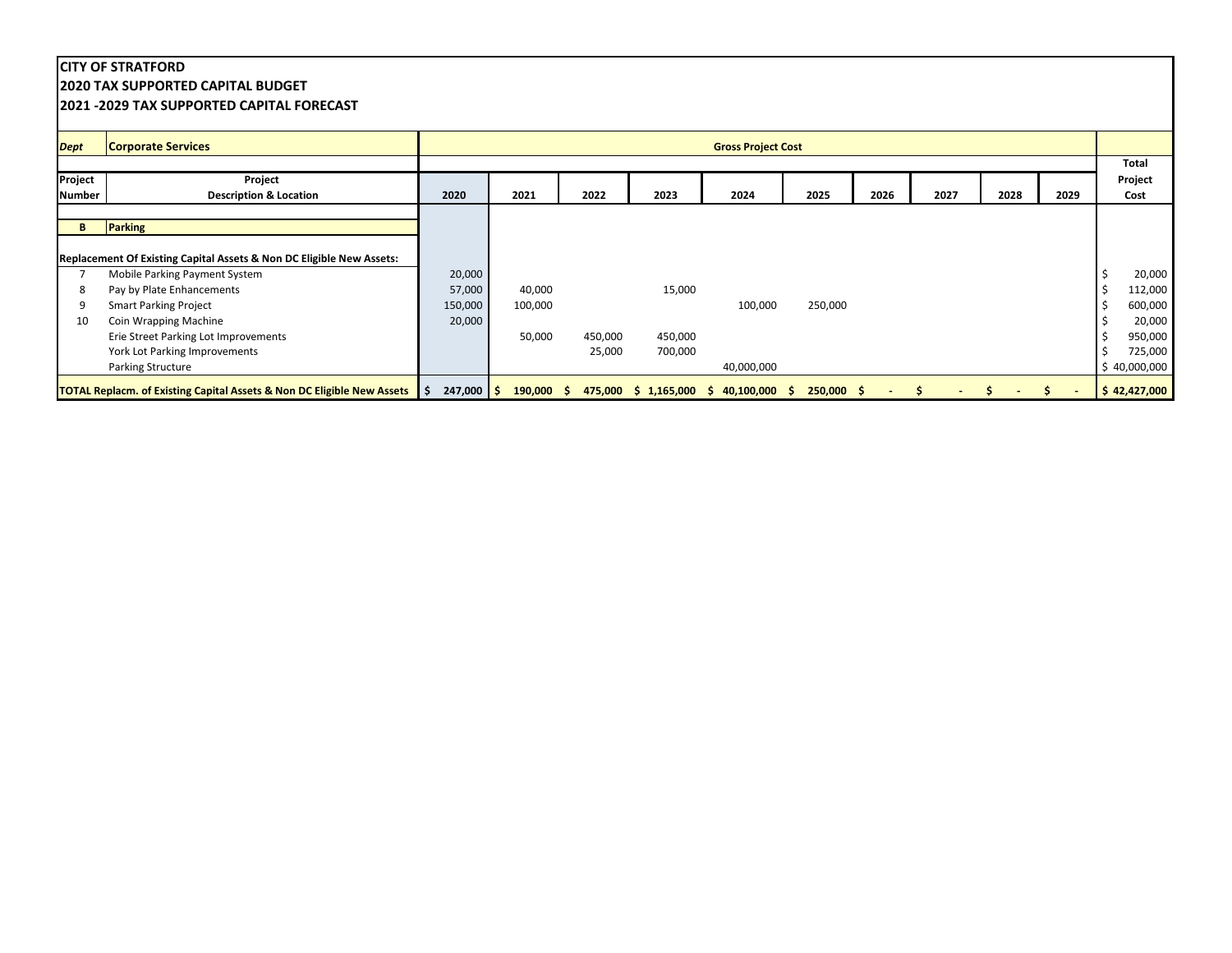**2020 TAX SUPPORTED CAPITAL BUDGET**

| <b>Dept</b>   | <b>Fire</b>                                                                       |         |           |             |             | <b>Gross Project Cost</b> |             |          |                  |          |             |    |              |
|---------------|-----------------------------------------------------------------------------------|---------|-----------|-------------|-------------|---------------------------|-------------|----------|------------------|----------|-------------|----|--------------|
|               |                                                                                   |         |           |             |             |                           |             |          |                  |          |             |    | <b>Total</b> |
| Project       | Project                                                                           |         |           |             |             |                           |             |          |                  |          |             |    | Project      |
| <b>Number</b> | <b>Description &amp; Location</b>                                                 | 2020    | 2021      | 2022        | 2023        | 2024                      | 2025        | 2026     | 2027             | 2028     | 2029        |    | Cost         |
|               |                                                                                   |         |           |             |             |                           |             |          |                  |          |             |    |              |
| C             | <b>Fire</b>                                                                       |         |           |             |             |                           |             |          |                  |          |             |    |              |
|               |                                                                                   |         |           |             |             |                           |             |          |                  |          |             |    |              |
|               | Replacement Of Existing Capital Assets & Non DC Eligible New Assets:              |         |           |             |             |                           |             |          |                  |          |             |    |              |
|               | Utility Vehicle Replacement                                                       |         |           | 80,000      |             |                           |             |          |                  |          |             |    | 80,000       |
| 11            | <b>Battery Operated Cutter/Spreaders</b>                                          | 40,000  |           |             |             |                           |             |          |                  |          |             |    | 40,000       |
| 12            | Fire Hose                                                                         | 10,000  | 10,000    | 10,000      | 10,000      | 10,000                    | 10,000      | 10,000   | 10,000           | 10,000   | $10,000$ \$ |    | 100,000      |
| 13            | Aerial Apparatus Replacement                                                      | 400,000 |           |             |             |                           |             |          |                  |          |             |    | 400,000      |
|               | Computer Aided Dispatch System                                                    |         | 700,000   |             |             |                           |             |          |                  |          |             |    | 700,000      |
|               | Bollards Installed by Station Bay Doors                                           |         | 20,000    |             |             |                           |             |          |                  |          |             |    | 20,000       |
|               | Engine 2 Replacement                                                              |         |           |             |             |                           |             |          | 700,000          |          |             |    | 700,000      |
|               |                                                                                   |         |           |             |             |                           |             |          |                  |          |             |    |              |
|               | <b>TOTAL Replacm. of Existing Capital Assets &amp; Non DC Eligible New Assets</b> | 450,000 | \$730,000 | $90,000$ \$ | $10,000$ \$ | $10,000$ \$               | 10,000      | \$10,000 | 710,000<br>-S    | \$10,000 | \$10,000    |    | 2,040,000    |
|               |                                                                                   |         |           |             |             |                           |             |          |                  |          |             |    |              |
|               |                                                                                   |         |           |             |             |                           |             |          |                  |          |             |    |              |
|               | New Assets Identified in DC Background Study:                                     |         |           |             |             |                           |             |          |                  |          |             |    |              |
|               | Fire Hall 1 Expansion                                                             |         |           |             |             |                           | \$1,400,000 |          |                  |          |             |    | 1,400,000    |
|               | Fire Hall 2 Expansion                                                             |         |           |             |             |                           |             |          | 861,000          |          |             |    | 861,000      |
|               | <b>TOTAL New Assets Identified in DC Background Study</b>                         |         |           | Ś           |             | $\blacksquare$            | \$1,400,000 | -S       | 861,000 \$<br>S. |          | s           | -S | 2,261,000    |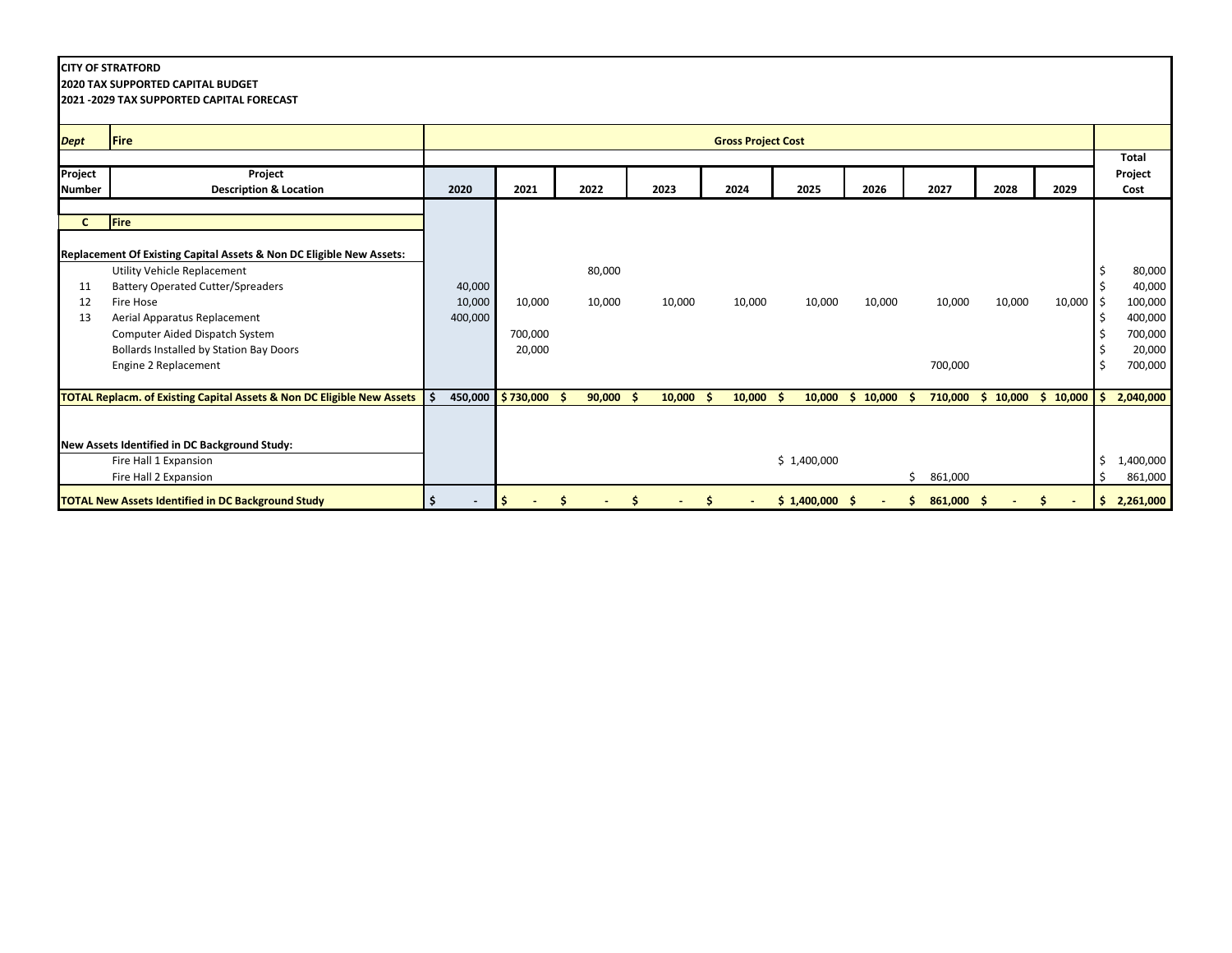|                          | <b>ICITY OF STRATFORD</b><br><b>12020 TAX SUPPORTED CAPITAL BUDGET</b><br><b>12021 -2029 TAX SUPPORTED CAPITAL FORECAST</b> |      |               |              |            |                           |         |           |              |      |      |                                                                         |
|--------------------------|-----------------------------------------------------------------------------------------------------------------------------|------|---------------|--------------|------------|---------------------------|---------|-----------|--------------|------|------|-------------------------------------------------------------------------|
| <b>Dept</b>              | Fire                                                                                                                        |      |               |              |            | <b>Gross Project Cost</b> |         |           |              |      |      |                                                                         |
|                          |                                                                                                                             |      |               |              |            |                           |         |           |              |      |      | Total                                                                   |
| Project<br><b>Number</b> | Project<br><b>Description &amp; Location</b>                                                                                | 2020 | 2021          | 2022         | 2023       | 2024                      | 2025    | 2026      | 2027         | 2028 | 2029 | Project<br>Cost                                                         |
|                          | Airport<br>Replacement Of Existing Capital Assets & Non DC Eligible New Assets:<br>Hangar Area Expansion                    |      | 125,000       | 125,000      |            |                           |         |           |              |      |      | 250,000                                                                 |
|                          | Airfield Lighting System Upgrade<br>Rwy 05-23 Extension<br>Apron Reconstruction                                             |      |               |              | 600,000    | 600,000                   | 100,000 | 1,000,000 | 650,000      |      |      | ,200,000<br>Ŝ.<br>1,100,000<br>Ś<br>650,000<br>$\overline{\phantom{a}}$ |
|                          | <b>TOTAL Replacm. of Existing Capital Assets &amp; Non DC Eligible New Assets   \$</b>                                      |      | $$125,000$ \$ | $125,000$ \$ | 600,000 \$ | $600,000$ \$              |         |           | $650,000$ \$ |      | S.   | 3,200,000<br>S.                                                         |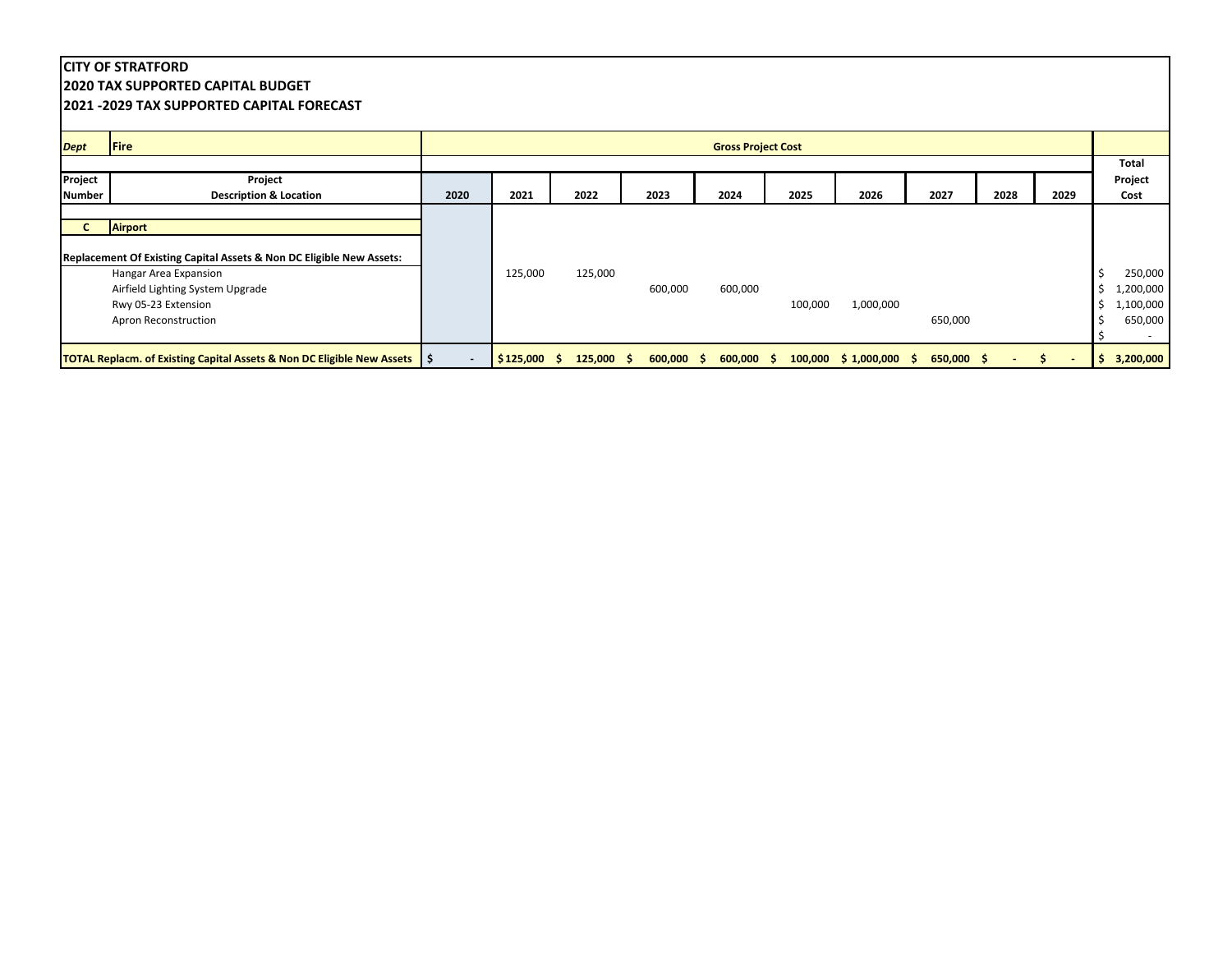**2020 TAX SUPPORTED CAPITAL BUDGET**

| <b>Total</b><br>Project<br>Project<br>Project<br>2022<br>2023<br>2025<br>2028<br><b>Description &amp; Location</b><br>2020<br>2021<br>2024<br>2026<br>2027<br>2029<br>Cost<br>Number<br><b>Facilities</b><br>D<br>Replacement Of Existing Capital Assets & Non DC Eligible New Assets:<br>Water Fountains at SERC, Upper Queens, Pool<br>24,000<br>14<br>\$.<br>30,000<br>15<br>Rebuild Plate and Frame at Rotary<br>\$<br>\$<br>16<br>Rotary Lot Patch Work<br>30,000<br>30,000<br>Lions Pool Condition Assessment<br>30,000<br>\$<br>17<br>\$<br>Scissor Lift<br>40,000<br>40,000<br>18<br>40,000<br>40,000<br>19<br>Refrigeration Compressor Refurbish<br>\$<br>95,000<br>20<br>Ice Resurfacer at Dufferin<br>\$<br>95,000<br>140,000<br>140,000<br>\$<br>21<br>Cooling Tower Replacement at Rotary<br>\$<br>36,000<br>Triple Mount Fork Lift<br>36,000<br>50,000<br>50,000<br>\$<br>Allman Sound System<br>75,000<br>\$<br>75,000<br>Packham Drainage<br>$\zeta$<br>150,000<br>150,000<br><b>SERC Bathroom Upgrades</b><br>\$<br>250,000<br>250,000<br>Replace Pool Liner - Deep End<br>250,000<br>\$<br>250,000<br>National Stadium Parking Lot<br>\$<br>10,000<br>10,000<br>Allman Parking Review<br>\$<br>20,000<br>20,000<br>National Stadium Repointing<br>\$<br>Rotary Sound Upgrades<br>30,000<br>30,000<br>$\zeta$<br>35,000<br>Allman Lot Repair and Repaint<br>35,000<br>\$<br>40,000<br><b>Cemetery Office Pointing</b><br>40,000<br>\$<br>51,000<br>Winterize Allman Bathrooms<br>51,000<br>80,000<br>80,000<br><b>Facility Truck</b><br>\$<br>350,000<br>\$<br>350,000<br><b>HVAC at Gallery</b><br>National Stadium Bathroom<br>25,000<br>\$<br>25,000<br>Removal of Parks Lunchroom<br>30,000<br>\$<br>30,000<br>30,000<br>30,000<br>Allman Lobby Floor<br>\$<br>60,000<br>Municipal Golf Course Windows and Siding<br>60,000<br>\$<br>100,000<br>\$<br>100,000<br>Ice Resurfacer at Rotary<br>$\zeta$<br>200,000<br>200,000<br>HVAC Rotary/Agriplex (2)<br>300,000<br>300,000<br>\$<br>Allman Parking Lot<br>\$<br>110,000<br><b>HVAC Allman</b><br>110,000<br>110,000<br>110,000<br>\$<br>Gallery Parking Lot<br>200,000<br>200,000<br><b>HVAC at Rotary</b><br>\$<br>500,000<br>500,000<br>HVAC Rotary (6)<br>\$<br>Allman Window Replacement<br>30,000<br>\$<br>30,000<br>35,000<br>35,000<br>Allman Polymer Glass<br>\$<br>Rotary RBC Polymer Glass<br>35,000<br>\$<br>35,000<br>570,000<br>570,000<br>\$<br>HVAC Rotary (7)<br>650,000<br>Rotary Flat Roof Membrane<br>650,000<br>Ś<br>Rotary Parking Lot<br>700,000<br>\$<br>2,150,000<br>750,000<br>700,000 | <b>Dept</b> | <b>Community Services</b> |  |  | <b>Gross Project Cost</b> |           |  |  |                 |
|----------------------------------------------------------------------------------------------------------------------------------------------------------------------------------------------------------------------------------------------------------------------------------------------------------------------------------------------------------------------------------------------------------------------------------------------------------------------------------------------------------------------------------------------------------------------------------------------------------------------------------------------------------------------------------------------------------------------------------------------------------------------------------------------------------------------------------------------------------------------------------------------------------------------------------------------------------------------------------------------------------------------------------------------------------------------------------------------------------------------------------------------------------------------------------------------------------------------------------------------------------------------------------------------------------------------------------------------------------------------------------------------------------------------------------------------------------------------------------------------------------------------------------------------------------------------------------------------------------------------------------------------------------------------------------------------------------------------------------------------------------------------------------------------------------------------------------------------------------------------------------------------------------------------------------------------------------------------------------------------------------------------------------------------------------------------------------------------------------------------------------------------------------------------------------------------------------------------------------------------------------------------------------------------------------------------------------------------------------------------------------------------------------------------------------------------------------------------------------------------------------------------------------------------------------------------------------------|-------------|---------------------------|--|--|---------------------------|-----------|--|--|-----------------|
|                                                                                                                                                                                                                                                                                                                                                                                                                                                                                                                                                                                                                                                                                                                                                                                                                                                                                                                                                                                                                                                                                                                                                                                                                                                                                                                                                                                                                                                                                                                                                                                                                                                                                                                                                                                                                                                                                                                                                                                                                                                                                                                                                                                                                                                                                                                                                                                                                                                                                                                                                                                        |             |                           |  |  |                           |           |  |  |                 |
|                                                                                                                                                                                                                                                                                                                                                                                                                                                                                                                                                                                                                                                                                                                                                                                                                                                                                                                                                                                                                                                                                                                                                                                                                                                                                                                                                                                                                                                                                                                                                                                                                                                                                                                                                                                                                                                                                                                                                                                                                                                                                                                                                                                                                                                                                                                                                                                                                                                                                                                                                                                        |             |                           |  |  |                           |           |  |  |                 |
|                                                                                                                                                                                                                                                                                                                                                                                                                                                                                                                                                                                                                                                                                                                                                                                                                                                                                                                                                                                                                                                                                                                                                                                                                                                                                                                                                                                                                                                                                                                                                                                                                                                                                                                                                                                                                                                                                                                                                                                                                                                                                                                                                                                                                                                                                                                                                                                                                                                                                                                                                                                        |             |                           |  |  |                           |           |  |  |                 |
|                                                                                                                                                                                                                                                                                                                                                                                                                                                                                                                                                                                                                                                                                                                                                                                                                                                                                                                                                                                                                                                                                                                                                                                                                                                                                                                                                                                                                                                                                                                                                                                                                                                                                                                                                                                                                                                                                                                                                                                                                                                                                                                                                                                                                                                                                                                                                                                                                                                                                                                                                                                        |             |                           |  |  |                           |           |  |  |                 |
|                                                                                                                                                                                                                                                                                                                                                                                                                                                                                                                                                                                                                                                                                                                                                                                                                                                                                                                                                                                                                                                                                                                                                                                                                                                                                                                                                                                                                                                                                                                                                                                                                                                                                                                                                                                                                                                                                                                                                                                                                                                                                                                                                                                                                                                                                                                                                                                                                                                                                                                                                                                        |             |                           |  |  |                           |           |  |  |                 |
|                                                                                                                                                                                                                                                                                                                                                                                                                                                                                                                                                                                                                                                                                                                                                                                                                                                                                                                                                                                                                                                                                                                                                                                                                                                                                                                                                                                                                                                                                                                                                                                                                                                                                                                                                                                                                                                                                                                                                                                                                                                                                                                                                                                                                                                                                                                                                                                                                                                                                                                                                                                        |             |                           |  |  |                           |           |  |  |                 |
|                                                                                                                                                                                                                                                                                                                                                                                                                                                                                                                                                                                                                                                                                                                                                                                                                                                                                                                                                                                                                                                                                                                                                                                                                                                                                                                                                                                                                                                                                                                                                                                                                                                                                                                                                                                                                                                                                                                                                                                                                                                                                                                                                                                                                                                                                                                                                                                                                                                                                                                                                                                        |             |                           |  |  |                           |           |  |  |                 |
|                                                                                                                                                                                                                                                                                                                                                                                                                                                                                                                                                                                                                                                                                                                                                                                                                                                                                                                                                                                                                                                                                                                                                                                                                                                                                                                                                                                                                                                                                                                                                                                                                                                                                                                                                                                                                                                                                                                                                                                                                                                                                                                                                                                                                                                                                                                                                                                                                                                                                                                                                                                        |             |                           |  |  |                           |           |  |  | 24,000          |
|                                                                                                                                                                                                                                                                                                                                                                                                                                                                                                                                                                                                                                                                                                                                                                                                                                                                                                                                                                                                                                                                                                                                                                                                                                                                                                                                                                                                                                                                                                                                                                                                                                                                                                                                                                                                                                                                                                                                                                                                                                                                                                                                                                                                                                                                                                                                                                                                                                                                                                                                                                                        |             |                           |  |  |                           |           |  |  | 30,000          |
|                                                                                                                                                                                                                                                                                                                                                                                                                                                                                                                                                                                                                                                                                                                                                                                                                                                                                                                                                                                                                                                                                                                                                                                                                                                                                                                                                                                                                                                                                                                                                                                                                                                                                                                                                                                                                                                                                                                                                                                                                                                                                                                                                                                                                                                                                                                                                                                                                                                                                                                                                                                        |             |                           |  |  |                           |           |  |  | 30,000          |
|                                                                                                                                                                                                                                                                                                                                                                                                                                                                                                                                                                                                                                                                                                                                                                                                                                                                                                                                                                                                                                                                                                                                                                                                                                                                                                                                                                                                                                                                                                                                                                                                                                                                                                                                                                                                                                                                                                                                                                                                                                                                                                                                                                                                                                                                                                                                                                                                                                                                                                                                                                                        |             |                           |  |  |                           |           |  |  |                 |
|                                                                                                                                                                                                                                                                                                                                                                                                                                                                                                                                                                                                                                                                                                                                                                                                                                                                                                                                                                                                                                                                                                                                                                                                                                                                                                                                                                                                                                                                                                                                                                                                                                                                                                                                                                                                                                                                                                                                                                                                                                                                                                                                                                                                                                                                                                                                                                                                                                                                                                                                                                                        |             |                           |  |  |                           |           |  |  |                 |
|                                                                                                                                                                                                                                                                                                                                                                                                                                                                                                                                                                                                                                                                                                                                                                                                                                                                                                                                                                                                                                                                                                                                                                                                                                                                                                                                                                                                                                                                                                                                                                                                                                                                                                                                                                                                                                                                                                                                                                                                                                                                                                                                                                                                                                                                                                                                                                                                                                                                                                                                                                                        |             |                           |  |  |                           |           |  |  |                 |
|                                                                                                                                                                                                                                                                                                                                                                                                                                                                                                                                                                                                                                                                                                                                                                                                                                                                                                                                                                                                                                                                                                                                                                                                                                                                                                                                                                                                                                                                                                                                                                                                                                                                                                                                                                                                                                                                                                                                                                                                                                                                                                                                                                                                                                                                                                                                                                                                                                                                                                                                                                                        |             |                           |  |  |                           |           |  |  |                 |
|                                                                                                                                                                                                                                                                                                                                                                                                                                                                                                                                                                                                                                                                                                                                                                                                                                                                                                                                                                                                                                                                                                                                                                                                                                                                                                                                                                                                                                                                                                                                                                                                                                                                                                                                                                                                                                                                                                                                                                                                                                                                                                                                                                                                                                                                                                                                                                                                                                                                                                                                                                                        |             |                           |  |  |                           |           |  |  |                 |
|                                                                                                                                                                                                                                                                                                                                                                                                                                                                                                                                                                                                                                                                                                                                                                                                                                                                                                                                                                                                                                                                                                                                                                                                                                                                                                                                                                                                                                                                                                                                                                                                                                                                                                                                                                                                                                                                                                                                                                                                                                                                                                                                                                                                                                                                                                                                                                                                                                                                                                                                                                                        |             |                           |  |  |                           |           |  |  |                 |
|                                                                                                                                                                                                                                                                                                                                                                                                                                                                                                                                                                                                                                                                                                                                                                                                                                                                                                                                                                                                                                                                                                                                                                                                                                                                                                                                                                                                                                                                                                                                                                                                                                                                                                                                                                                                                                                                                                                                                                                                                                                                                                                                                                                                                                                                                                                                                                                                                                                                                                                                                                                        |             |                           |  |  |                           |           |  |  |                 |
|                                                                                                                                                                                                                                                                                                                                                                                                                                                                                                                                                                                                                                                                                                                                                                                                                                                                                                                                                                                                                                                                                                                                                                                                                                                                                                                                                                                                                                                                                                                                                                                                                                                                                                                                                                                                                                                                                                                                                                                                                                                                                                                                                                                                                                                                                                                                                                                                                                                                                                                                                                                        |             |                           |  |  |                           |           |  |  |                 |
|                                                                                                                                                                                                                                                                                                                                                                                                                                                                                                                                                                                                                                                                                                                                                                                                                                                                                                                                                                                                                                                                                                                                                                                                                                                                                                                                                                                                                                                                                                                                                                                                                                                                                                                                                                                                                                                                                                                                                                                                                                                                                                                                                                                                                                                                                                                                                                                                                                                                                                                                                                                        |             |                           |  |  |                           |           |  |  |                 |
|                                                                                                                                                                                                                                                                                                                                                                                                                                                                                                                                                                                                                                                                                                                                                                                                                                                                                                                                                                                                                                                                                                                                                                                                                                                                                                                                                                                                                                                                                                                                                                                                                                                                                                                                                                                                                                                                                                                                                                                                                                                                                                                                                                                                                                                                                                                                                                                                                                                                                                                                                                                        |             |                           |  |  |                           |           |  |  |                 |
|                                                                                                                                                                                                                                                                                                                                                                                                                                                                                                                                                                                                                                                                                                                                                                                                                                                                                                                                                                                                                                                                                                                                                                                                                                                                                                                                                                                                                                                                                                                                                                                                                                                                                                                                                                                                                                                                                                                                                                                                                                                                                                                                                                                                                                                                                                                                                                                                                                                                                                                                                                                        |             |                           |  |  |                           |           |  |  |                 |
|                                                                                                                                                                                                                                                                                                                                                                                                                                                                                                                                                                                                                                                                                                                                                                                                                                                                                                                                                                                                                                                                                                                                                                                                                                                                                                                                                                                                                                                                                                                                                                                                                                                                                                                                                                                                                                                                                                                                                                                                                                                                                                                                                                                                                                                                                                                                                                                                                                                                                                                                                                                        |             |                           |  |  |                           |           |  |  |                 |
|                                                                                                                                                                                                                                                                                                                                                                                                                                                                                                                                                                                                                                                                                                                                                                                                                                                                                                                                                                                                                                                                                                                                                                                                                                                                                                                                                                                                                                                                                                                                                                                                                                                                                                                                                                                                                                                                                                                                                                                                                                                                                                                                                                                                                                                                                                                                                                                                                                                                                                                                                                                        |             |                           |  |  |                           |           |  |  |                 |
|                                                                                                                                                                                                                                                                                                                                                                                                                                                                                                                                                                                                                                                                                                                                                                                                                                                                                                                                                                                                                                                                                                                                                                                                                                                                                                                                                                                                                                                                                                                                                                                                                                                                                                                                                                                                                                                                                                                                                                                                                                                                                                                                                                                                                                                                                                                                                                                                                                                                                                                                                                                        |             |                           |  |  |                           |           |  |  |                 |
|                                                                                                                                                                                                                                                                                                                                                                                                                                                                                                                                                                                                                                                                                                                                                                                                                                                                                                                                                                                                                                                                                                                                                                                                                                                                                                                                                                                                                                                                                                                                                                                                                                                                                                                                                                                                                                                                                                                                                                                                                                                                                                                                                                                                                                                                                                                                                                                                                                                                                                                                                                                        |             |                           |  |  |                           |           |  |  |                 |
|                                                                                                                                                                                                                                                                                                                                                                                                                                                                                                                                                                                                                                                                                                                                                                                                                                                                                                                                                                                                                                                                                                                                                                                                                                                                                                                                                                                                                                                                                                                                                                                                                                                                                                                                                                                                                                                                                                                                                                                                                                                                                                                                                                                                                                                                                                                                                                                                                                                                                                                                                                                        |             |                           |  |  |                           |           |  |  |                 |
|                                                                                                                                                                                                                                                                                                                                                                                                                                                                                                                                                                                                                                                                                                                                                                                                                                                                                                                                                                                                                                                                                                                                                                                                                                                                                                                                                                                                                                                                                                                                                                                                                                                                                                                                                                                                                                                                                                                                                                                                                                                                                                                                                                                                                                                                                                                                                                                                                                                                                                                                                                                        |             |                           |  |  |                           |           |  |  |                 |
|                                                                                                                                                                                                                                                                                                                                                                                                                                                                                                                                                                                                                                                                                                                                                                                                                                                                                                                                                                                                                                                                                                                                                                                                                                                                                                                                                                                                                                                                                                                                                                                                                                                                                                                                                                                                                                                                                                                                                                                                                                                                                                                                                                                                                                                                                                                                                                                                                                                                                                                                                                                        |             |                           |  |  |                           |           |  |  |                 |
|                                                                                                                                                                                                                                                                                                                                                                                                                                                                                                                                                                                                                                                                                                                                                                                                                                                                                                                                                                                                                                                                                                                                                                                                                                                                                                                                                                                                                                                                                                                                                                                                                                                                                                                                                                                                                                                                                                                                                                                                                                                                                                                                                                                                                                                                                                                                                                                                                                                                                                                                                                                        |             |                           |  |  |                           |           |  |  |                 |
|                                                                                                                                                                                                                                                                                                                                                                                                                                                                                                                                                                                                                                                                                                                                                                                                                                                                                                                                                                                                                                                                                                                                                                                                                                                                                                                                                                                                                                                                                                                                                                                                                                                                                                                                                                                                                                                                                                                                                                                                                                                                                                                                                                                                                                                                                                                                                                                                                                                                                                                                                                                        |             |                           |  |  |                           |           |  |  |                 |
|                                                                                                                                                                                                                                                                                                                                                                                                                                                                                                                                                                                                                                                                                                                                                                                                                                                                                                                                                                                                                                                                                                                                                                                                                                                                                                                                                                                                                                                                                                                                                                                                                                                                                                                                                                                                                                                                                                                                                                                                                                                                                                                                                                                                                                                                                                                                                                                                                                                                                                                                                                                        |             |                           |  |  |                           |           |  |  |                 |
|                                                                                                                                                                                                                                                                                                                                                                                                                                                                                                                                                                                                                                                                                                                                                                                                                                                                                                                                                                                                                                                                                                                                                                                                                                                                                                                                                                                                                                                                                                                                                                                                                                                                                                                                                                                                                                                                                                                                                                                                                                                                                                                                                                                                                                                                                                                                                                                                                                                                                                                                                                                        |             |                           |  |  |                           |           |  |  |                 |
|                                                                                                                                                                                                                                                                                                                                                                                                                                                                                                                                                                                                                                                                                                                                                                                                                                                                                                                                                                                                                                                                                                                                                                                                                                                                                                                                                                                                                                                                                                                                                                                                                                                                                                                                                                                                                                                                                                                                                                                                                                                                                                                                                                                                                                                                                                                                                                                                                                                                                                                                                                                        |             |                           |  |  |                           |           |  |  |                 |
|                                                                                                                                                                                                                                                                                                                                                                                                                                                                                                                                                                                                                                                                                                                                                                                                                                                                                                                                                                                                                                                                                                                                                                                                                                                                                                                                                                                                                                                                                                                                                                                                                                                                                                                                                                                                                                                                                                                                                                                                                                                                                                                                                                                                                                                                                                                                                                                                                                                                                                                                                                                        |             |                           |  |  |                           |           |  |  |                 |
|                                                                                                                                                                                                                                                                                                                                                                                                                                                                                                                                                                                                                                                                                                                                                                                                                                                                                                                                                                                                                                                                                                                                                                                                                                                                                                                                                                                                                                                                                                                                                                                                                                                                                                                                                                                                                                                                                                                                                                                                                                                                                                                                                                                                                                                                                                                                                                                                                                                                                                                                                                                        |             |                           |  |  |                           |           |  |  |                 |
|                                                                                                                                                                                                                                                                                                                                                                                                                                                                                                                                                                                                                                                                                                                                                                                                                                                                                                                                                                                                                                                                                                                                                                                                                                                                                                                                                                                                                                                                                                                                                                                                                                                                                                                                                                                                                                                                                                                                                                                                                                                                                                                                                                                                                                                                                                                                                                                                                                                                                                                                                                                        |             |                           |  |  |                           |           |  |  |                 |
|                                                                                                                                                                                                                                                                                                                                                                                                                                                                                                                                                                                                                                                                                                                                                                                                                                                                                                                                                                                                                                                                                                                                                                                                                                                                                                                                                                                                                                                                                                                                                                                                                                                                                                                                                                                                                                                                                                                                                                                                                                                                                                                                                                                                                                                                                                                                                                                                                                                                                                                                                                                        |             |                           |  |  |                           |           |  |  |                 |
|                                                                                                                                                                                                                                                                                                                                                                                                                                                                                                                                                                                                                                                                                                                                                                                                                                                                                                                                                                                                                                                                                                                                                                                                                                                                                                                                                                                                                                                                                                                                                                                                                                                                                                                                                                                                                                                                                                                                                                                                                                                                                                                                                                                                                                                                                                                                                                                                                                                                                                                                                                                        |             |                           |  |  |                           |           |  |  |                 |
|                                                                                                                                                                                                                                                                                                                                                                                                                                                                                                                                                                                                                                                                                                                                                                                                                                                                                                                                                                                                                                                                                                                                                                                                                                                                                                                                                                                                                                                                                                                                                                                                                                                                                                                                                                                                                                                                                                                                                                                                                                                                                                                                                                                                                                                                                                                                                                                                                                                                                                                                                                                        |             |                           |  |  |                           |           |  |  |                 |
|                                                                                                                                                                                                                                                                                                                                                                                                                                                                                                                                                                                                                                                                                                                                                                                                                                                                                                                                                                                                                                                                                                                                                                                                                                                                                                                                                                                                                                                                                                                                                                                                                                                                                                                                                                                                                                                                                                                                                                                                                                                                                                                                                                                                                                                                                                                                                                                                                                                                                                                                                                                        |             |                           |  |  |                           |           |  |  |                 |
|                                                                                                                                                                                                                                                                                                                                                                                                                                                                                                                                                                                                                                                                                                                                                                                                                                                                                                                                                                                                                                                                                                                                                                                                                                                                                                                                                                                                                                                                                                                                                                                                                                                                                                                                                                                                                                                                                                                                                                                                                                                                                                                                                                                                                                                                                                                                                                                                                                                                                                                                                                                        |             |                           |  |  |                           |           |  |  |                 |
|                                                                                                                                                                                                                                                                                                                                                                                                                                                                                                                                                                                                                                                                                                                                                                                                                                                                                                                                                                                                                                                                                                                                                                                                                                                                                                                                                                                                                                                                                                                                                                                                                                                                                                                                                                                                                                                                                                                                                                                                                                                                                                                                                                                                                                                                                                                                                                                                                                                                                                                                                                                        |             |                           |  |  |                           |           |  |  |                 |
|                                                                                                                                                                                                                                                                                                                                                                                                                                                                                                                                                                                                                                                                                                                                                                                                                                                                                                                                                                                                                                                                                                                                                                                                                                                                                                                                                                                                                                                                                                                                                                                                                                                                                                                                                                                                                                                                                                                                                                                                                                                                                                                                                                                                                                                                                                                                                                                                                                                                                                                                                                                        |             |                           |  |  |                           |           |  |  |                 |
|                                                                                                                                                                                                                                                                                                                                                                                                                                                                                                                                                                                                                                                                                                                                                                                                                                                                                                                                                                                                                                                                                                                                                                                                                                                                                                                                                                                                                                                                                                                                                                                                                                                                                                                                                                                                                                                                                                                                                                                                                                                                                                                                                                                                                                                                                                                                                                                                                                                                                                                                                                                        |             |                           |  |  |                           |           |  |  |                 |
|                                                                                                                                                                                                                                                                                                                                                                                                                                                                                                                                                                                                                                                                                                                                                                                                                                                                                                                                                                                                                                                                                                                                                                                                                                                                                                                                                                                                                                                                                                                                                                                                                                                                                                                                                                                                                                                                                                                                                                                                                                                                                                                                                                                                                                                                                                                                                                                                                                                                                                                                                                                        |             |                           |  |  |                           |           |  |  |                 |
|                                                                                                                                                                                                                                                                                                                                                                                                                                                                                                                                                                                                                                                                                                                                                                                                                                                                                                                                                                                                                                                                                                                                                                                                                                                                                                                                                                                                                                                                                                                                                                                                                                                                                                                                                                                                                                                                                                                                                                                                                                                                                                                                                                                                                                                                                                                                                                                                                                                                                                                                                                                        |             | Allman Roof               |  |  |                           | 1,100,000 |  |  | 1,100,000<br>Ś. |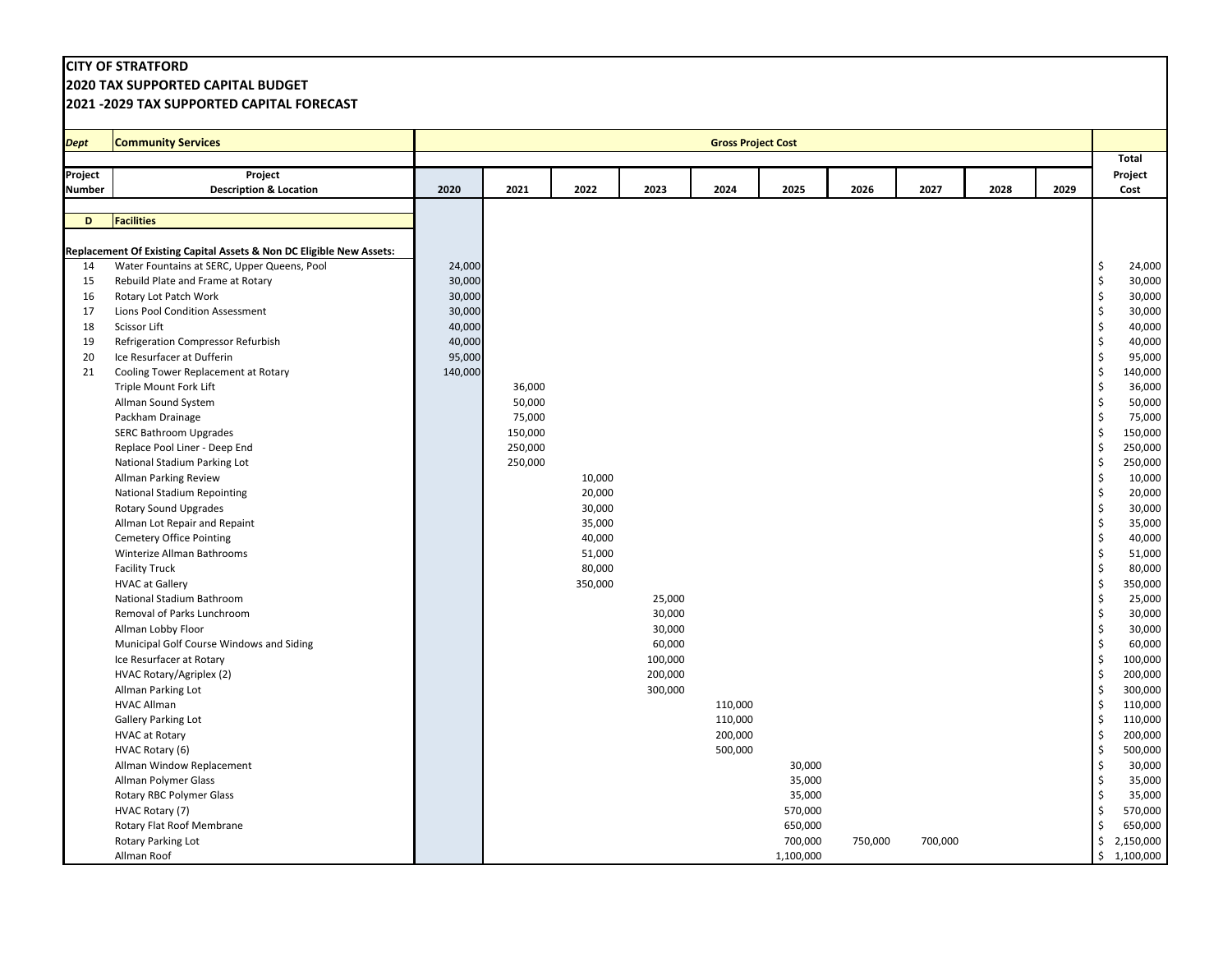| <b>Dept</b>   | <b>Community Services</b>                                                           |                         |         |                    |            | <b>Gross Project Cost</b> |      |           |         |                                                                                |         |    |              |
|---------------|-------------------------------------------------------------------------------------|-------------------------|---------|--------------------|------------|---------------------------|------|-----------|---------|--------------------------------------------------------------------------------|---------|----|--------------|
|               |                                                                                     |                         |         |                    |            |                           |      |           |         |                                                                                |         |    | <b>Total</b> |
| Project       | Project                                                                             |                         |         |                    |            |                           |      |           |         |                                                                                |         |    | Project      |
| <b>Number</b> | <b>Description &amp; Location</b>                                                   | 2020                    | 2021    | 2022               | 2023       | 2024                      | 2025 | 2026      | 2027    | 2028                                                                           | 2029    |    | Cost         |
|               |                                                                                     |                         |         |                    |            |                           |      |           |         |                                                                                |         |    |              |
| D             | <b>Facilities</b>                                                                   |                         |         |                    |            |                           |      |           |         |                                                                                |         |    |              |
|               | HVAC Rotary (2)                                                                     |                         |         |                    |            |                           |      | 200,000   |         |                                                                                |         |    | 200,000      |
|               | Rotary Arena Board                                                                  |                         |         |                    |            |                           |      | 400,000   |         |                                                                                |         |    | 400,000      |
|               | Allman South Wall                                                                   |                         |         |                    |            |                           |      | 2,500,000 |         |                                                                                |         |    | 2,500,000    |
|               | Insulated Floor                                                                     |                         |         |                    |            |                           |      |           | 140,000 |                                                                                |         |    | 140,000      |
|               | HVAC Agriplex (5)                                                                   |                         |         |                    |            |                           |      |           | 500,000 |                                                                                |         |    | 500,000      |
|               | Lions Pool Mechanical                                                               |                         |         |                    |            |                           |      |           |         | 250,000                                                                        |         |    | 250,000      |
|               | HVAC Agriplex (4)                                                                   |                         |         |                    |            |                           |      |           |         | 400,000                                                                        |         |    | 400,000      |
|               | <b>Transit Garage Roof</b>                                                          |                         |         |                    |            |                           |      |           |         | 1,000,000                                                                      |         |    | ,000,000     |
|               | SERC Sportsfield Lighting                                                           |                         |         |                    |            |                           |      |           |         |                                                                                | 300,000 | ΙS | 300,000      |
|               | Packham Sportsfield Lighting                                                        |                         |         |                    |            |                           |      |           |         |                                                                                | 600,000 |    | 600,000      |
|               |                                                                                     |                         |         |                    |            |                           |      |           |         |                                                                                |         |    |              |
|               | <b>TOTAL Replacm. of Existing Capital Assets &amp; Non DC Eligible New Assets</b> 5 | $429,000$ $\frac{1}{5}$ | 811,000 | $616,000$ \$<br>-S | 745,000 \$ |                           |      |           |         | 920,000 \$3,120,000 \$3,850,000 \$1,340,000 \$1,650,000 \$900,000 \$14,381,000 |         |    |              |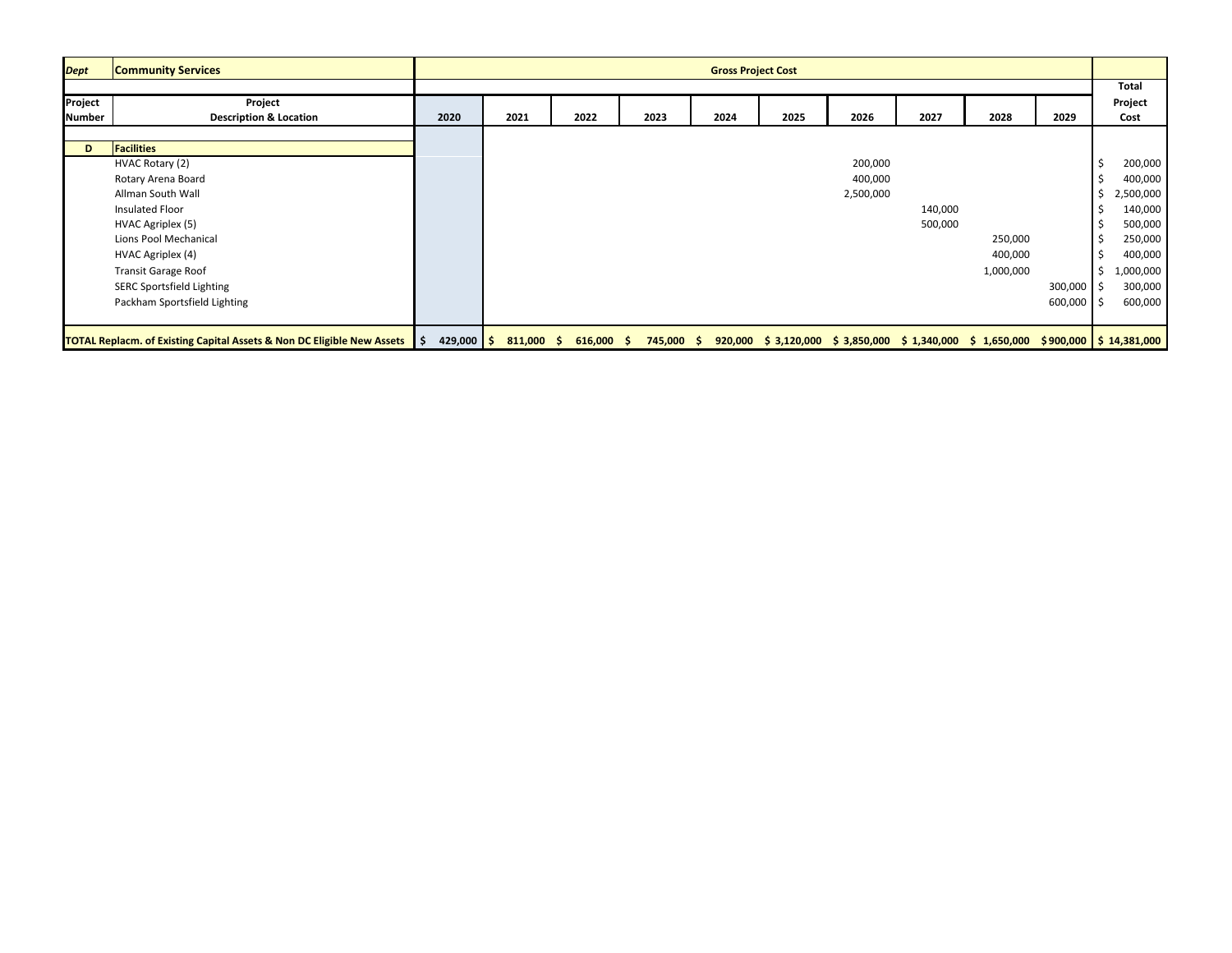## **CITY OF STRATFORD 2020 TAX SUPPORTED CAPITAL BUDGET 2021 -2029 TAX SUPPORTED CAPITAL FORECAST**

| <b>Dept</b>   | <b>Community Services</b>                                                                      |         |        |             |              | <b>Gross Project Cost</b> |        |                        |        |                                        |         |    |         |
|---------------|------------------------------------------------------------------------------------------------|---------|--------|-------------|--------------|---------------------------|--------|------------------------|--------|----------------------------------------|---------|----|---------|
|               |                                                                                                |         |        |             |              |                           |        |                        |        |                                        |         |    | Total   |
| Project       | Project                                                                                        |         |        |             |              |                           |        |                        |        |                                        |         |    | Project |
| <b>Number</b> | <b>Description &amp; Location</b>                                                              | 2020    | 2021   | 2022        | 2023         | 2024                      | 2025   | 2026                   | 2027   | 2028                                   | 2029    |    | Cost    |
|               |                                                                                                |         |        |             |              |                           |        |                        |        |                                        |         |    |         |
|               | <b>Cemetery</b>                                                                                |         |        |             |              |                           |        |                        |        |                                        |         |    |         |
|               |                                                                                                |         |        |             |              |                           |        |                        |        |                                        |         |    |         |
|               | <b>Replacement Of Existing Capital Assets &amp; Non DC Eligible New Assets:</b>                |         |        |             |              |                           |        |                        |        |                                        |         |    |         |
| 22            | Niche Walls Columbarium                                                                        | 100,000 |        |             | 110,000      | 100,000                   |        | 120,000                |        | 100,000                                | 130,000 | Ŝ. | 660,000 |
|               | Repair of Cemetery Roads                                                                       |         | 20,000 |             |              |                           |        |                        |        |                                        |         |    | 20,000  |
|               | <b>Riding Mower with Attachments</b>                                                           |         | 40,000 |             | 40,000       | 45,000                    |        | 40,000                 | 70,000 |                                        | 40,000  |    | 275,000 |
|               | Mid-Size Utility Tractor With Attachments                                                      |         |        | 45,000      |              |                           | 70,000 |                        |        |                                        |         |    | 115,000 |
|               | <b>Utility Truck with Attachments</b>                                                          |         |        |             | 75,000       |                           |        | 75,000                 |        | 60,000                                 | 75,000  | -S | 285,000 |
|               |                                                                                                |         |        |             |              |                           |        |                        |        |                                        |         |    |         |
|               | <b>TOTAL Replacm. of Existing Capital Assets &amp; Non DC Eligit \$ 100,000   \$ 60,000 \$</b> |         |        | $45,000$ \$ | $225,000$ \$ | $145,000$ \$              |        | $70,000$ \$ 235,000 \$ |        | 70,000 \$160,000 \$245,000 \$1,355,000 |         |    |         |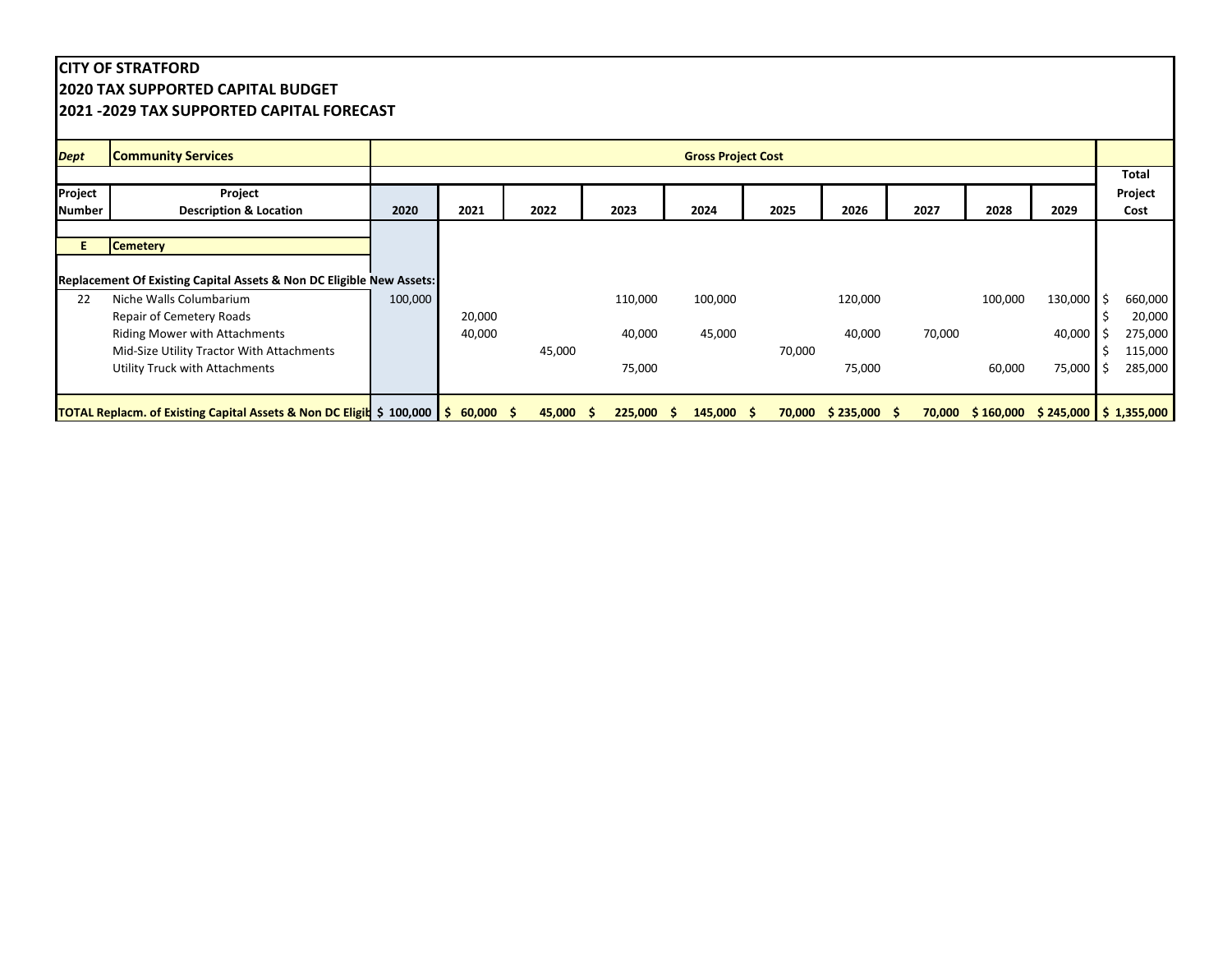## **CITY OF STRATFORD 2020 TAX SUPPORTED CAPITAL BUDGET 2021 -2029 TAX SUPPORTED CAPITAL FORECAST**

| <b>Dept</b> | <b>Community Services</b>                                                              |         |                   |                    |              | <b>Gross Project Cost</b> |        |                        |        |        |                                  |           |
|-------------|----------------------------------------------------------------------------------------|---------|-------------------|--------------------|--------------|---------------------------|--------|------------------------|--------|--------|----------------------------------|-----------|
|             |                                                                                        |         |                   |                    |              |                           |        |                        |        |        |                                  | Total     |
| Project     | Project                                                                                |         |                   |                    |              |                           |        |                        |        |        |                                  | Project   |
| Number      | <b>Description &amp; Location</b>                                                      | 2020    | 2021              | 2022               | 2023         | 2024                      | 2025   | 2026                   | 2027   | 2028   | 2029                             | Cost      |
|             |                                                                                        |         |                   |                    |              |                           |        |                        |        |        |                                  |           |
|             | <b>Parks &amp; Forestry</b>                                                            |         |                   |                    |              |                           |        |                        |        |        |                                  |           |
|             |                                                                                        |         |                   |                    |              |                           |        |                        |        |        |                                  |           |
|             | <b>Replacement Of Existing Capital Assets &amp; Non DC Eligible New Assets:</b>        |         |                   |                    |              |                           |        |                        |        |        |                                  |           |
| 23          | Playground Replacement Program - Optimist Park                                         | 70,000  |                   |                    |              |                           |        |                        |        |        |                                  | 70,000    |
| 24          | One Ton Trucks (2)                                                                     | 150,000 |                   |                    |              |                           |        |                        |        |        |                                  | 150,000   |
|             | Playground Replacement Program - Location TBD                                          |         | 70,000            | 70,000             | 70,000       | 70,000                    | 70,000 | 70,000                 | 70,000 | 70,000 | 70,000                           | 630,000   |
|             | 1 Ton Truck With Attachments                                                           |         | 75,000            | 75,000             |              | 80,000                    |        |                        | 80,000 |        |                                  | 310,000   |
|             | 3/4 Ton Truck With Attachments                                                         |         |                   |                    | 55,000       |                           |        | 50,000                 |        | 75,000 |                                  | 180,000   |
|             | Upper Queens Park Play Surface                                                         |         |                   |                    |              |                           | 50,000 |                        |        |        |                                  | 50,000    |
|             | <b>Forestry Chipper</b>                                                                |         |                   |                    |              |                           | 80,000 |                        |        |        |                                  | 80,000    |
|             | <b>Utility Tractor</b>                                                                 |         |                   |                    |              |                           |        |                        |        |        | 50,000                           | 50,000    |
|             | <b>TOTAL Replacm. of Existing Capital Assets &amp; Non DC Eligible New Assets   \$</b> |         | 220,000 \$145,000 | $145,000$ \$<br>-S | $125,000$ \$ | $150,000$ \$              |        | $200,000$ \$120,000 \$ |        |        | $150,000$ \$145,000 \$120,000 \$ | 1,520,000 |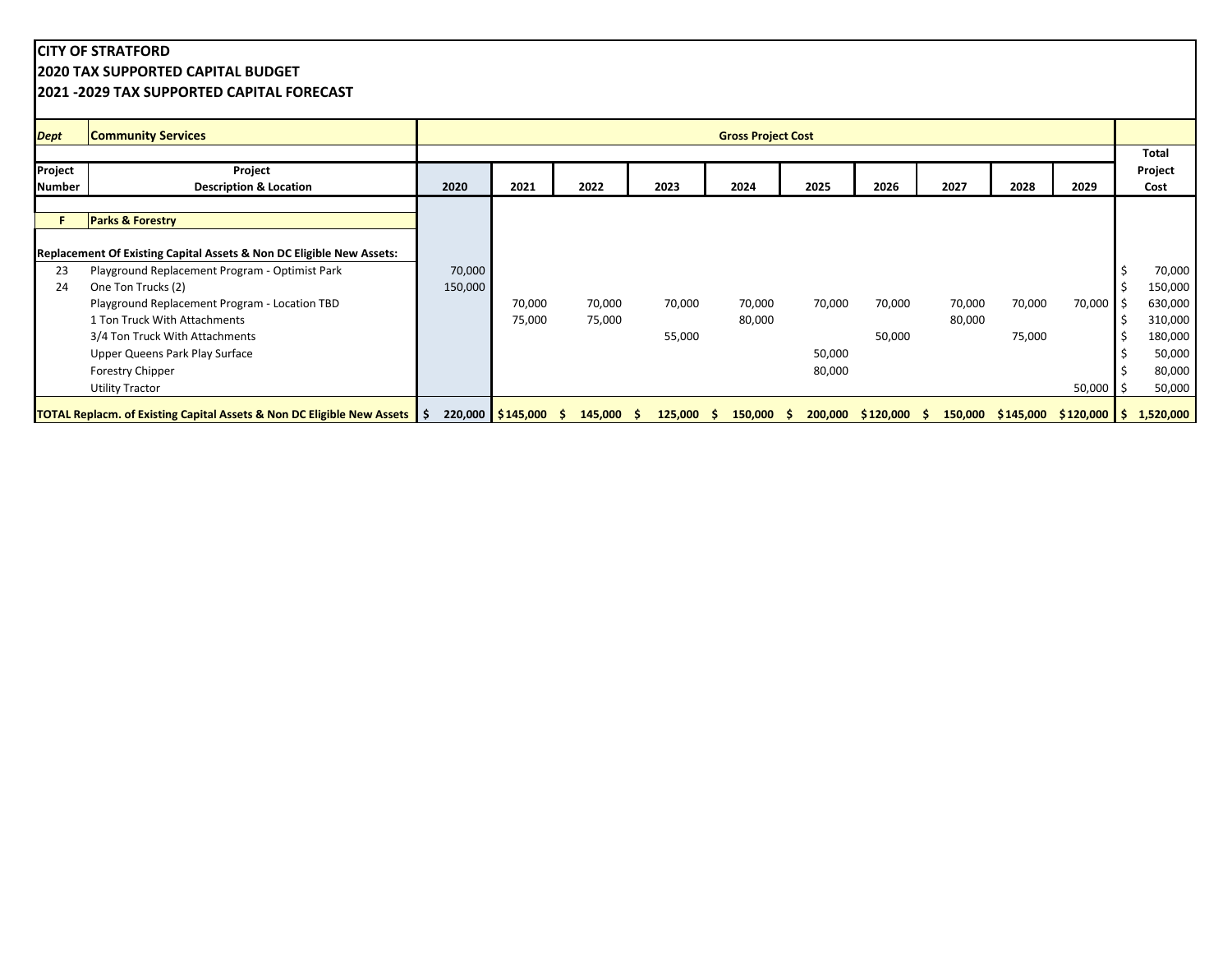## **CITY OF STRATFORD 2020 TAX SUPPORTED CAPITAL BUDGET 2021 -2029 TAX SUPPORTED CAPITAL FORECAST**

| <b>Dept</b>   | <b>Community Services</b>                                                                                          |           |           |              |              | <b>Gross Project Cost</b> |                                  |         |         |         |                                          |    |           |
|---------------|--------------------------------------------------------------------------------------------------------------------|-----------|-----------|--------------|--------------|---------------------------|----------------------------------|---------|---------|---------|------------------------------------------|----|-----------|
|               |                                                                                                                    |           |           |              |              |                           |                                  |         |         |         |                                          |    | Total     |
| Project       | Project                                                                                                            |           |           |              |              |                           |                                  |         |         |         |                                          |    | Project   |
| <b>Number</b> | <b>Description &amp; Location</b>                                                                                  | 2020      | 2021      | 2022         | 2023         | 2024                      | 2025                             | 2026    | 2027    | 2028    | 2029                                     |    | Cost      |
|               |                                                                                                                    |           |           |              |              |                           |                                  |         |         |         |                                          |    |           |
| G             | <b>Transit</b>                                                                                                     |           |           |              |              |                           |                                  |         |         |         |                                          |    |           |
|               |                                                                                                                    |           |           |              |              |                           |                                  |         |         |         |                                          |    |           |
|               | Replacement Of Existing Capital Assets & Non DC Eligible New Assets:                                               |           |           |              |              |                           |                                  |         |         |         |                                          |    |           |
| 25            | Accessible Bus Stops with Shelters                                                                                 | 150,000   | 150,000   |              | 150,000      | 150,000                   | 150,000                          | 100,000 | 100,000 | 100,000 | 100,000                                  | ΙS | 1,150,000 |
| 26            | Farebox Upgrades                                                                                                   | 175,000   |           |              |              |                           |                                  |         |         |         |                                          |    | 175,000   |
| 27            | Transit Bus Replacements (2)                                                                                       | 1,140,000 | 1,160,000 | 580,000      | 580,000      | 590,000                   | 590,000                          | 600,000 | 600,000 | 600,000 | 600,000                                  |    | 7,040,000 |
| 28            | Parallel Transit Bus Replacement                                                                                   | 100,000   | 100,000   | 100,000      |              | 110,000                   |                                  | 115,000 | 115,000 |         | 115,000                                  |    | 755,000   |
|               | <b>Facility Upgrades</b>                                                                                           |           |           |              |              |                           | 3,500,000                        |         |         |         |                                          |    | 3,500,000 |
|               |                                                                                                                    |           |           |              |              |                           |                                  |         |         |         |                                          |    |           |
|               |                                                                                                                    |           |           |              |              |                           |                                  |         |         |         |                                          |    |           |
|               | <b>TOTAL Replacm. of Existing Capital Assets &amp; Non DC Eligible New Assets   \$ 1,565,000   \$ 1,410,000 \$</b> |           |           | $680,000$ \$ | $730,000$ \$ |                           | 850,000 \$4,240,000 \$815,000 \$ |         |         |         | 815,000 \$700,000 \$815,000 \$12,620,000 |    |           |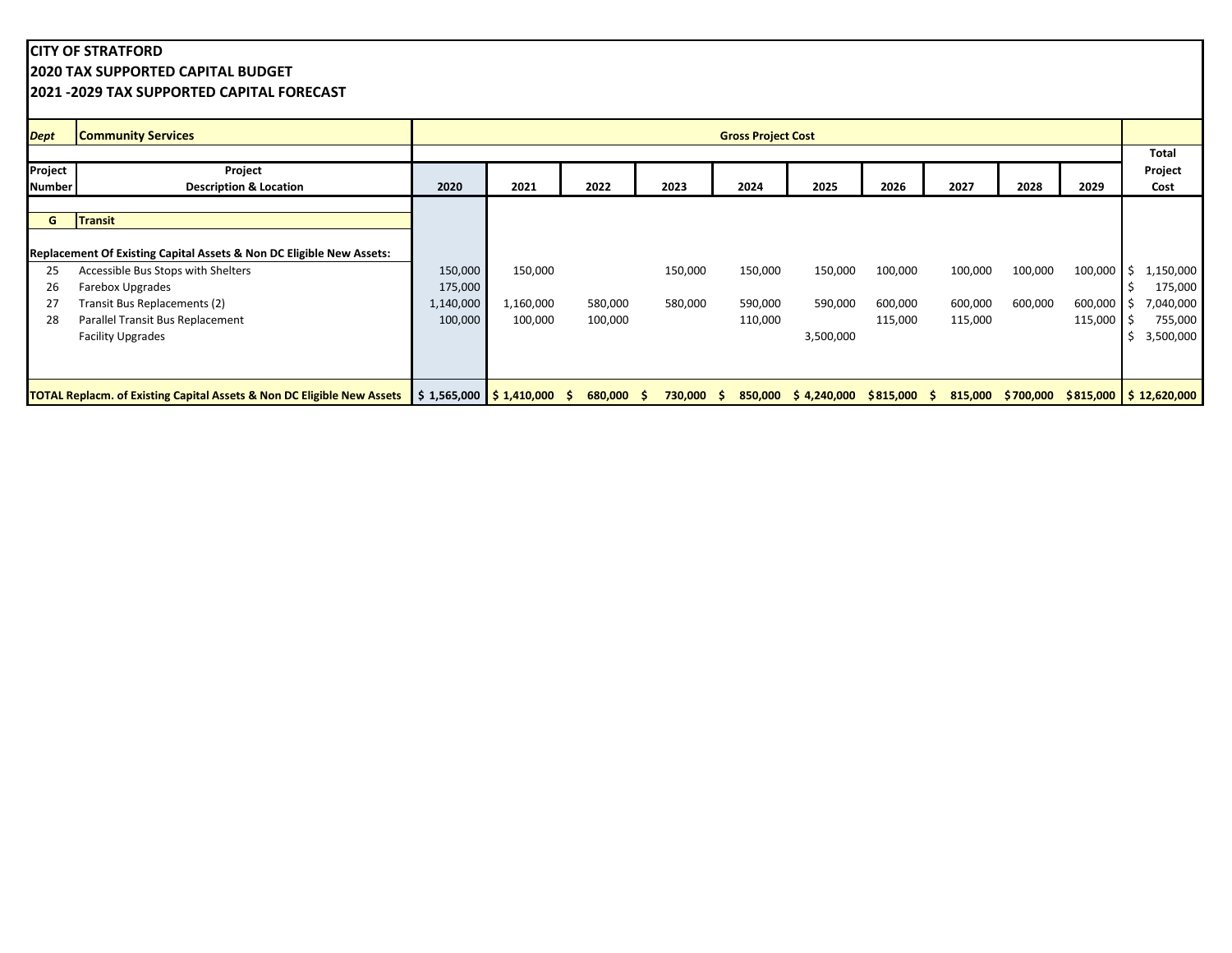**2020 TAX SUPPORTED CAPITAL BUDGET**

| <b>Dept</b>   |              | Infrastructure and Development Services                                              |              |      |              |            |               | <b>Gross Project Cost</b> |            |            |         |      |            |              |       |           |
|---------------|--------------|--------------------------------------------------------------------------------------|--------------|------|--------------|------------|---------------|---------------------------|------------|------------|---------|------|------------|--------------|-------|-----------|
|               |              |                                                                                      |              |      |              |            |               |                           |            |            |         |      |            |              |       | Total     |
| Project       | Unit #       | Project                                                                              |              |      |              |            |               |                           |            |            |         |      |            |              |       | Project   |
| <b>Number</b> |              | <b>Description &amp; Location</b>                                                    | 2020         | 2021 |              | 2022       | 2023          | 2024                      | 2025       | 2026       | 2027    | 2028 |            | 2029         |       | Cost      |
|               |              |                                                                                      |              |      |              |            |               |                           |            |            |         |      |            |              |       |           |
| H             | <b>Fleet</b> |                                                                                      |              |      |              |            |               |                           |            |            |         |      |            |              |       |           |
|               |              |                                                                                      |              |      |              |            |               |                           |            |            |         |      |            |              |       |           |
|               |              | Replacement Of Existing Capital Assets & Non DC Eligible New Assets:                 |              |      |              |            |               |                           |            |            |         |      |            |              |       |           |
| 29            |              | Sidewalk Tractor                                                                     | 150,000      |      |              |            |               |                           |            |            |         |      |            |              |       | 150,000   |
| 30            |              | <b>Supervisor Truck</b>                                                              | 60,000       |      |              |            |               |                           |            |            |         |      |            |              |       | 60,000    |
| 31            |              | Wheel Loader                                                                         | 200,000      |      |              |            |               |                           |            |            |         |      |            |              |       | 200,000   |
| 32            |              | 4" Pump Trailer                                                                      | 50,000       |      |              |            |               |                           |            |            |         |      |            |              |       | 50,000    |
| 33            |              | Shop Hoist                                                                           | 50,000       |      |              |            |               |                           |            |            |         |      |            |              |       | 50,000    |
| 34            |              | Engineering Vans (2)                                                                 | 90,000       |      |              |            |               |                           |            |            |         |      |            |              |       | 90,000    |
| 35            |              | <b>Fuel Tanks</b>                                                                    | 30,000       |      |              |            |               |                           |            |            |         |      |            |              |       | 30,000    |
|               |              | <b>Fleet Purchases</b>                                                               |              |      | 650,000      | 650,000    | 650,000       | 650,000                   | 650,000    | 650,000    | 650,000 |      | 650,000    | 650,000      | ) I S | 5,850,000 |
|               |              | <b>TOTAL Replacement Of Existing Capital Assets &amp; Non DC Eligible New Assets</b> | $630,000$ \$ |      | $650,000$ \$ | 650,000 \$ | 650,000<br>-5 | 650,000<br>-5             | 650,000 \$ | 650,000 \$ | 650,000 | -S   | 650,000 \$ | $650,000$ \$ |       | 6,480,000 |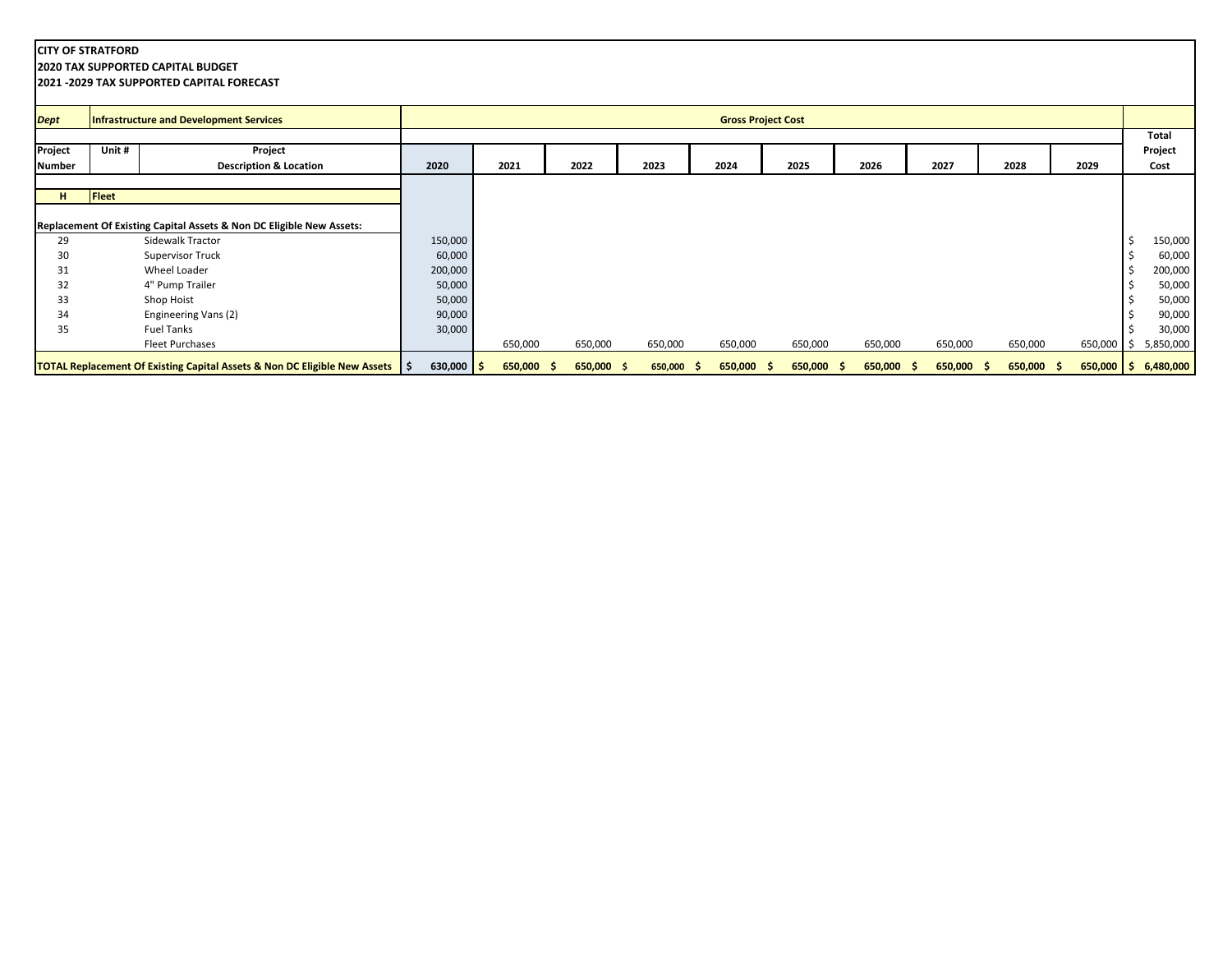**2020 TAX SUPPORTED CAPITAL BUDGET**

| Dept            | <b>Infrastructure and Development Services</b>                       |         |         |         |        | <b>Gross Project Cost</b> |        |        |        |         |        |                                                 |                   |
|-----------------|----------------------------------------------------------------------|---------|---------|---------|--------|---------------------------|--------|--------|--------|---------|--------|-------------------------------------------------|-------------------|
|                 |                                                                      |         |         |         |        |                           |        |        |        |         |        |                                                 | <b>Total</b>      |
| Project         | Proiect                                                              |         |         |         |        |                           |        |        |        |         |        |                                                 | Project           |
| <b>Number</b>   | <b>Description &amp; Location</b>                                    | 2020    | 2021    | 2022    | 2023   | 2024                      | 2025   | 2026   | 2027   | 2028    | 2029   |                                                 | Cost              |
|                 |                                                                      |         |         |         |        |                           |        |        |        |         |        |                                                 |                   |
|                 | <b>City Buildings</b>                                                |         |         |         |        |                           |        |        |        |         |        |                                                 |                   |
|                 |                                                                      |         |         |         |        |                           |        |        |        |         |        |                                                 |                   |
|                 | Replacement Of Existing Capital Assets & Non DC Eligible New Assets: |         |         |         |        |                           |        |        |        |         |        |                                                 |                   |
|                 |                                                                      |         |         |         |        |                           |        |        |        |         |        |                                                 |                   |
|                 | 1 Wellington St - City Hall                                          |         |         |         |        |                           |        |        |        |         |        |                                                 |                   |
| 36              | Front Stair - Maintenance                                            | 25,000  | 25,000  | 25,000  | 25,000 | 25,000                    | 25,000 | 25,000 | 25,000 | 25,000  |        | \$                                              | 225,000           |
| 37              | Painting                                                             | 20,000  | 30,000  | 30,000  |        |                           |        |        |        | 20,000  |        | $\boldsymbol{\mathsf{s}}$                       | 100,000           |
| 38              | <b>Boiler Replacement</b><br>Rear Entry Door                         | 160,000 | 20,000  |         |        |                           |        |        |        |         |        | $\pmb{\mathsf{s}}$<br>$\boldsymbol{\mathsf{s}}$ | 160,000<br>20,000 |
|                 | Rear Door at Main Floor Entry                                        |         | 20,000  |         |        |                           |        |        |        |         |        | \$                                              | 20,000            |
|                 | Control Access System - Interior - Salto                             |         | 25,000  |         |        |                           |        |        |        |         |        | \$                                              | 25,000            |
|                 | Auditorium Floor / Stage                                             |         | 60,000  |         |        |                           |        |        |        |         |        | \$                                              | 60,000            |
|                 | Roof - Slate                                                         |         |         | 10,000  |        |                           | 10,000 |        |        | 10,000  |        | $\pmb{\mathsf{s}}$                              | 30,000            |
|                 | Carpet / Flooring                                                    |         |         | 20,000  |        | 20,000                    | 20,000 |        |        | 20,000  |        | \$                                              | 80,000            |
|                 | Lighting - Roof                                                      |         |         |         | 30,000 |                           |        |        |        |         |        | \$                                              | 30,000            |
|                 | Roof Flat                                                            |         |         |         | 60,000 |                           |        |        |        |         |        | \$                                              | 60,000            |
|                 | Roof - Heat Cable                                                    |         |         |         |        | 50,000                    |        |        |        |         |        | \$                                              | 50,000            |
|                 | 39 George St - Administration of Justice                             |         |         |         |        |                           |        |        |        |         |        |                                                 |                   |
| 39              | Ventilation for Drug Room                                            | 10,000  |         |         |        |                           |        |        |        |         |        | \$                                              | 10,000            |
| 40              | <b>Flooring Replacement</b>                                          | 10,000  |         |         | 20,000 |                           |        | 20,000 | 20,000 |         |        | \$                                              | 70,000            |
| 41              | Accessible Ramp Study & Design                                       | 30,000  |         | 275,000 |        |                           |        |        |        |         |        | \$                                              | 305,000           |
|                 | Ventilation for Locker Rooms                                         |         | 10,000  |         |        |                           |        |        |        |         |        | $\pmb{\mathsf{s}}$                              | 10,000            |
|                 | Windows                                                              |         | 10,000  |         |        |                           |        |        |        |         |        | $\pmb{\mathsf{s}}$                              | 10,000            |
|                 | Windows                                                              |         | 20,000  | 20,000  |        |                           |        |        |        |         |        | $\pmb{\mathsf{s}}$                              | 40,000            |
|                 | Painting - Interior                                                  |         | 20,000  |         | 20,000 |                           |        | 20,000 |        | 20,000  |        | \$                                              | 80,000            |
|                 | Shower replacement                                                   |         | 25,000  |         |        |                           |        |        |        |         |        | \$                                              | 25,000            |
|                 | <b>HVAC Unit</b>                                                     |         |         |         | 25,000 |                           |        |        |        |         |        | \$                                              | 25,000            |
|                 | Roof                                                                 |         |         |         |        | 90,000                    |        |        |        |         |        | \$                                              | 90,000            |
| 246 Railway Ave |                                                                      |         |         |         |        |                           |        |        |        |         |        |                                                 |                   |
|                 | Roof<br>19 St Andrew St - Public Library                             |         |         |         |        |                           |        |        |        | 8,000   |        | \$                                              | 8,000             |
| 42              | Washroom - Second Floor                                              | 10,000  |         |         |        |                           |        |        |        |         |        | \$                                              | 10,000            |
| 43              | Washroom - Basement                                                  | 15,000  | 125,000 |         |        |                           |        |        |        |         |        | $\mathsf{\$}$                                   | 140,000           |
|                 | Roof Pitch                                                           |         | 10,000  |         |        |                           |        |        |        |         | 10,000 | $\mathsf{\hat{S}}$                              | 20,000            |
|                 | Power door Access - Lower level - Accessibility                      |         | 12,000  |         |        |                           |        |        |        |         |        |                                                 | 12,000            |
|                 | <b>Exterior Concrete/Benches</b>                                     |         | 20,000  |         |        |                           |        |        |        |         |        | \$                                              | 20,000            |
|                 | Control Access System - Interior - Salto                             |         | 30,000  |         |        |                           |        |        |        |         |        | \$                                              | 30,000            |
|                 | Washroom - Main floor                                                |         | 10,000  |         |        |                           |        |        |        |         |        | \$                                              | 10,000            |
|                 | Flooring                                                             |         | 20,000  |         | 20,000 |                           |        | 20,000 |        |         |        |                                                 | 60,000            |
|                 | Roof Flat                                                            |         |         |         |        | 50,000                    |        |        |        |         |        |                                                 | 50,000            |
|                 | <b>Elevator Control</b>                                              |         |         |         |        |                           |        |        |        | 100,000 |        |                                                 | 100,000           |
|                 | <b>Painting Exterior</b>                                             |         |         |         |        |                           |        |        |        |         | 25,000 | l\$                                             | 25,000            |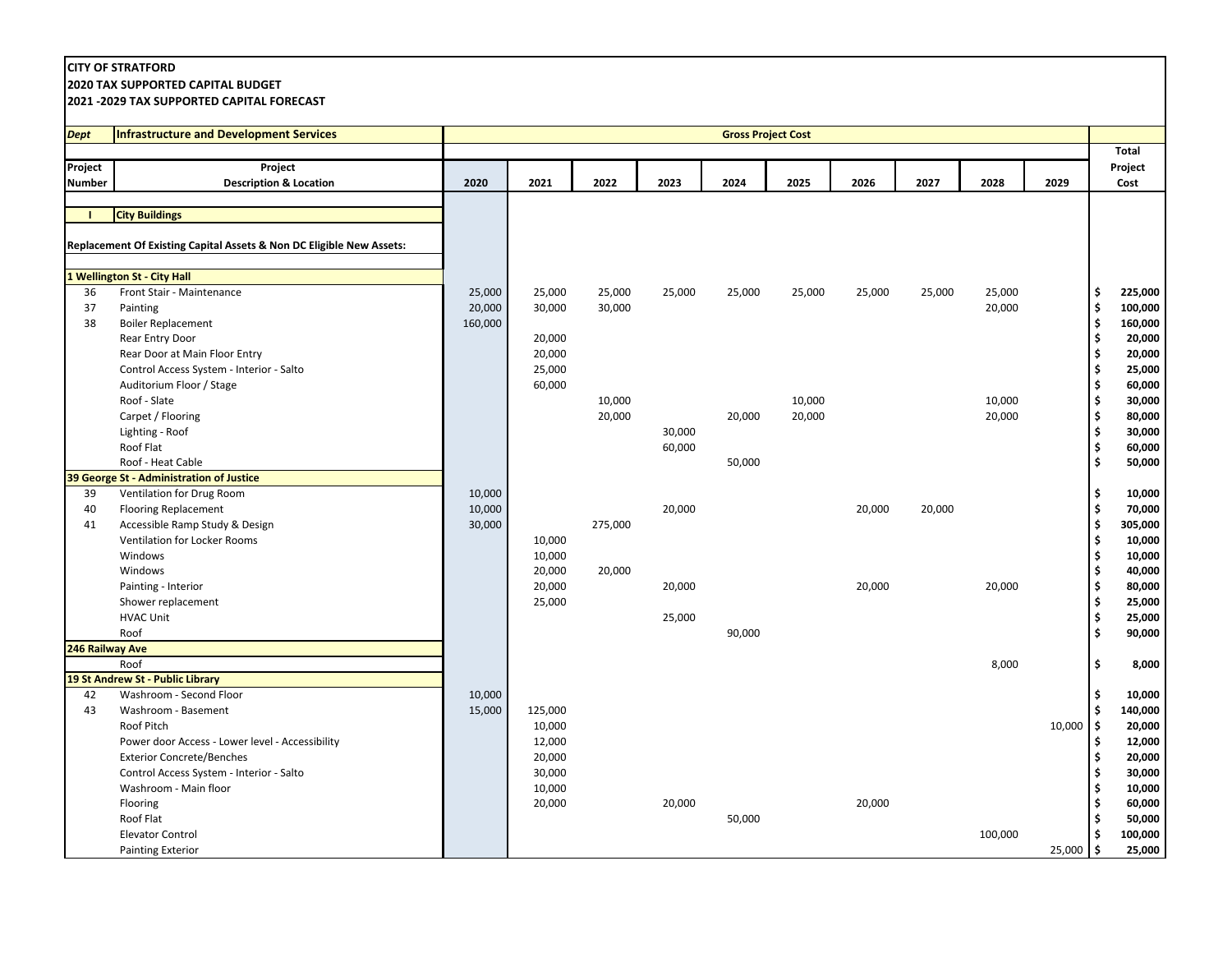| <b>Dept</b>              | Infrastructure and Development Services                                                                                                                                                            |         |         |         |        | <b>Gross Project Cost</b> |        |        |         |        |             |     |                 |
|--------------------------|----------------------------------------------------------------------------------------------------------------------------------------------------------------------------------------------------|---------|---------|---------|--------|---------------------------|--------|--------|---------|--------|-------------|-----|-----------------|
|                          |                                                                                                                                                                                                    |         |         |         |        |                           |        |        |         |        |             |     | <b>Total</b>    |
| Project<br><b>Number</b> | Project<br><b>Description &amp; Location</b>                                                                                                                                                       | 2020    | 2021    | 2022    | 2023   | 2024                      | 2025   | 2026   | 2027    | 2028   | 2029        |     | Project<br>Cost |
|                          |                                                                                                                                                                                                    |         |         |         |        |                           |        |        |         |        |             |     |                 |
|                          | <b>City Buildings</b>                                                                                                                                                                              |         |         |         |        |                           |        |        |         |        |             |     |                 |
|                          |                                                                                                                                                                                                    |         |         |         |        |                           |        |        |         |        |             |     |                 |
|                          | 47 Downie St - Stratford Tourism Alliance                                                                                                                                                          |         |         |         |        |                           |        |        |         |        |             |     |                 |
| 44                       | Masonry Repairs                                                                                                                                                                                    | 65,000  |         |         |        |                           |        |        | 25,000  |        |             |     | 90,000          |
|                          | Roof                                                                                                                                                                                               |         | 35,000  |         |        |                           |        |        |         |        |             |     | 35,000          |
|                          | Carpet / Flooring                                                                                                                                                                                  |         |         |         |        |                           |        | 20,000 |         |        |             |     | 20,000          |
|                          | <b>HVAC Unit</b>                                                                                                                                                                                   |         |         |         |        |                           |        |        |         |        | $25,000$ \$ |     | 25,000          |
|                          | <b>City Hall - Market Square</b>                                                                                                                                                                   |         |         |         |        |                           |        |        |         |        |             |     |                 |
|                          | Furniture Replacement                                                                                                                                                                              |         |         |         |        |                           |        | 40,000 |         |        |             | -\$ | 40,000          |
|                          | 82 Erie St - City Hall Annex                                                                                                                                                                       |         |         |         |        |                           |        |        |         |        |             |     |                 |
| 45                       | <b>Masonry Repairs</b>                                                                                                                                                                             | 15,000  | 15,000  |         |        |                           |        |        |         |        |             |     | 30,000          |
| 46                       | Carpet / Flooring Replacement                                                                                                                                                                      | 20,000  | 20,000  |         |        |                           | 20,000 | 20,000 |         |        |             |     | 80,000          |
| 47                       | <b>HVAC Unit Replacement</b>                                                                                                                                                                       | 28,000  |         |         |        |                           |        |        |         |        |             |     | 28,000          |
| 48                       | Renovations of 82 Erie Street                                                                                                                                                                      | 250,000 |         |         |        |                           |        |        |         |        |             | -\$ | 250,000         |
|                          | Painting - Interior                                                                                                                                                                                |         | 20,000  |         |        | 20,000                    |        |        | 20,000  | 20,000 |             | \$  | 80,000          |
|                          | <b>Exterior Staff Stair</b>                                                                                                                                                                        |         |         |         |        | 15,000                    |        |        |         |        |             | \$  | 15,000          |
|                          | 245 Water St - Normal School                                                                                                                                                                       |         |         |         |        |                           |        |        |         |        |             |     |                 |
| 49                       | <b>HVAC Unit Replacement</b>                                                                                                                                                                       | 25,000  |         |         | 25,000 |                           |        |        |         |        |             |     | 50,000          |
|                          | Windows                                                                                                                                                                                            |         | 120,000 | 240,000 |        |                           |        |        |         |        |             | -\$ | 360,000         |
|                          | <b>Elevator Control</b>                                                                                                                                                                            |         |         |         |        |                           |        |        | 100,000 |        |             |     | 100,000         |
|                          | <b>Boiler Replacement</b>                                                                                                                                                                          |         |         |         |        |                           |        |        |         | 75,000 |             | \$  | 75,000          |
|                          | <b>Painting Exterior</b>                                                                                                                                                                           |         |         |         |        |                           |        |        |         | 25,000 |             | \$  | 25,000          |
|                          | 103 Bruce St - Anne Hathaway Day Care                                                                                                                                                              |         |         |         |        |                           |        |        |         |        |             |     |                 |
|                          | Roof - upper                                                                                                                                                                                       |         |         |         |        |                           |        |        |         |        | $65,000$ \$ |     | 65,000          |
|                          | Roof - lower                                                                                                                                                                                       |         |         |         | 55,000 |                           |        |        |         |        |             |     | 55,000          |
|                          | TOTAL Replacement Of Existing Capital Assets & Non DC Eligible New Assets 5 683,000 \$ 702,000 \$ 620,000 \$ 280,000 \$ 270,000 \$ 75,000 \$ 165,000 \$ 190,000 \$ 323,000 \$ 125,000 \$ 3,433,000 |         |         |         |        |                           |        |        |         |        |             |     |                 |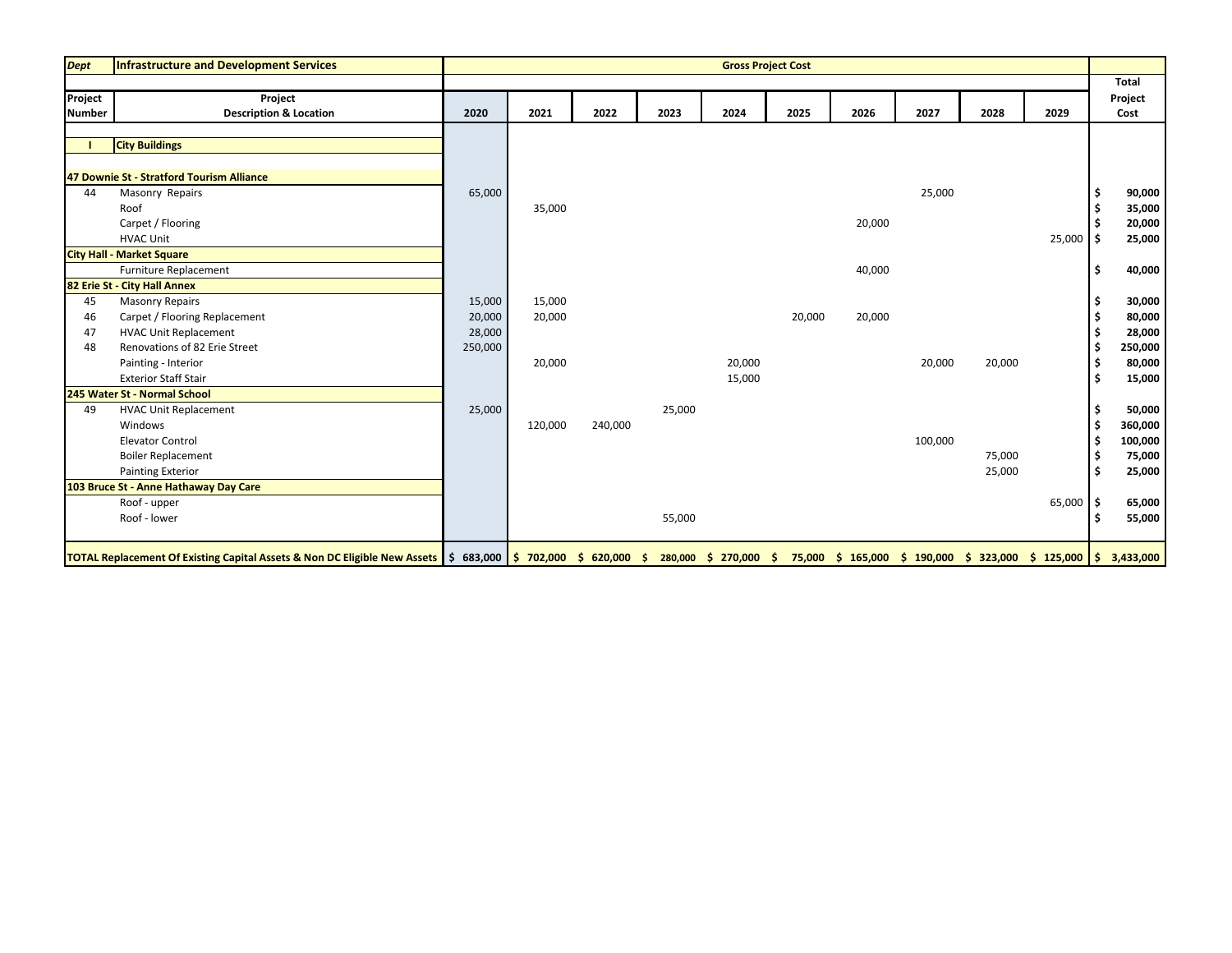**2020 TAX SUPPORTED CAPITAL BUDGET**

| <b>Dept</b>   | <b>Social Services</b>                                                               |         |         |                                                                |              | <b>Gross Project Cost</b> |         |               |               |               |                    |                   |
|---------------|--------------------------------------------------------------------------------------|---------|---------|----------------------------------------------------------------|--------------|---------------------------|---------|---------------|---------------|---------------|--------------------|-------------------|
|               |                                                                                      |         |         |                                                                |              |                           |         |               |               |               |                    | Total             |
| Project       | Project                                                                              |         |         |                                                                |              |                           |         |               |               |               |                    | Project           |
| <b>Number</b> | <b>Description &amp; Location</b>                                                    | 2020    | 2021    | 2022                                                           | 2023         | 2024                      | 2025    | 2026          | 2027          | 2028          | 2029               | Cost              |
|               |                                                                                      |         |         |                                                                |              |                           |         |               |               |               |                    |                   |
|               | Perth & Stratford Housing Corporation                                                |         |         |                                                                |              |                           |         |               |               |               |                    |                   |
|               |                                                                                      |         |         |                                                                |              |                           |         |               |               |               |                    |                   |
|               | Replacement Of Existing Capital Assets & Non DC Eligible New Assets:                 |         |         |                                                                |              |                           |         |               |               |               |                    |                   |
|               | Universal Accessibility upgrades                                                     |         | 130,000 | 65,000                                                         | 65,000       | 65,000                    | 65,000  | 65,000        | 65,000        | 65,000        | $65,000$   \$      | 650,000           |
| 50            | Roof Replacements                                                                    | 250,000 | 220,000 | 125,000                                                        |              |                           | 105,000 | 55,000        | 55,000        | 55,000        | 120,000 \$         | 985,000           |
| 51            | <b>Driveway Replacements</b>                                                         | 20,000  | 80,000  | 50,000                                                         | 50,000       | 50,000                    | 50,000  | 50,000        |               |               |                    | 350,000           |
| 52            | Connectivity and Security Camera Systems                                             | 140,000 | 95,000  | 95,000                                                         | 95,000       |                           |         |               |               |               |                    | 425,000           |
| 53            | Card Lock Systems                                                                    | 300,000 |         |                                                                |              |                           |         |               |               |               |                    | 300,000           |
| 54            | Fire Alarm System Equipment                                                          | 268,000 | 300,000 |                                                                |              |                           |         |               |               |               |                    | 568,000           |
| 55            | <b>Furnace Replacements</b>                                                          | 50,000  | 50,000  | 50,000                                                         |              |                           |         |               |               | 100,000       |                    | 250,000           |
|               | Common Area Flooring Replacements                                                    |         | 107,000 |                                                                |              |                           |         |               |               |               |                    | 107,000           |
|               | Kitchen Cabinet Replacements                                                         | $\sim$  | 600,000 | 300,000                                                        | 300,000      | 300,000                   | 300,000 | 300,000       | 300,000       | 300,000       | 300,000            | 3,000,000         |
|               | <b>Electrical Upgrades</b>                                                           | $\sim$  | 200,000 | 100,000                                                        | 100,000      | 100,000                   | 100,000 | 100,000       | 100,000       | 100,000       | 100,000            | L <b>,000,000</b> |
|               | Plumbing - Drain Lining                                                              |         | 220,000 | 220,000                                                        | 220,000      |                           |         |               |               |               |                    | 660,000           |
|               | <b>Fencing Replacements</b>                                                          |         | 8,000   | 8,000                                                          | 8,000        | 8,000                     | 8,000   | 8,000         | 8,000         | 8,000         | $8,000$ \$         | 72,000            |
|               |                                                                                      |         |         |                                                                |              |                           |         |               |               |               |                    |                   |
|               | <b>TOTAL Replacement Of Existing Capital Assets &amp; Non DC Eligible New Assets</b> |         |         | $\frac{1}{2}$ \$ 1,028,000 <b>\$ 2,010,000</b> \$ 1,013,000 \$ | $838,000$ \$ | $523,000$ \$              | 628,000 | 578,000<br>-S | 528,000<br>S. | 628,000<br>S. | $593,000$ \$<br>S. | 8,367,000         |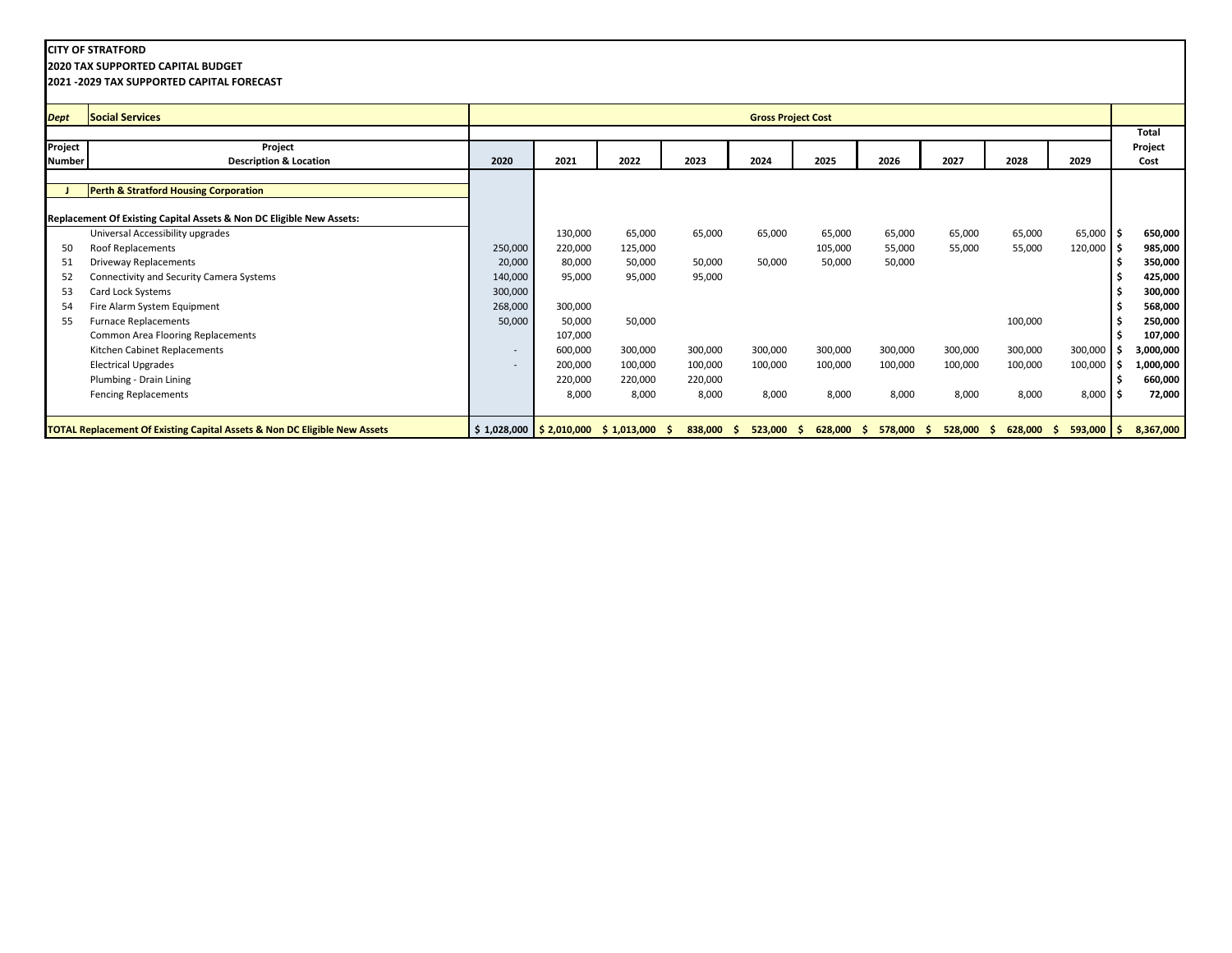| <b>CITY OF STRATFORD</b> | <b>2020 TAX SUPPORTED CAPITAL BUDGET</b><br>2021 - 2029 TAX SUPPORTED CAPITAL FORECAST |      |                    |              |              |         |                           |                                              |              |              |              |           |
|--------------------------|----------------------------------------------------------------------------------------|------|--------------------|--------------|--------------|---------|---------------------------|----------------------------------------------|--------------|--------------|--------------|-----------|
| <b>Dept</b>              | Infrastructure and Development Services                                                |      |                    |              |              |         | <b>Gross Project Cost</b> |                                              |              |              |              |           |
|                          |                                                                                        |      |                    |              |              |         |                           |                                              |              |              |              | Total     |
| Project                  | Project                                                                                |      |                    |              |              |         |                           |                                              |              |              |              | Project   |
| <b>Number</b>            | <b>Description &amp; Location</b>                                                      | 2020 | 2021               | 2022         | 2023         | 2024    | 2025                      | 2026                                         | 2027         | 2028         | 2029         | Cost      |
|                          |                                                                                        |      |                    |              |              |         |                           |                                              |              |              |              |           |
|                          | Engineering                                                                            |      |                    |              |              |         |                           |                                              |              |              |              |           |
|                          | Replacement Of Existing Capital Assets & Non DC Eligible New Assets:                   |      |                    |              |              |         |                           |                                              |              |              |              |           |
| <b>Storm</b>             |                                                                                        |      |                    |              |              |         |                           |                                              |              |              |              |           |
|                          | Sewer Relining Various Streets                                                         |      | 250,000            | 350,000      | 300,000      | 300,000 | 500,000                   | 500,000                                      | 500,000      | 500,000      | 500,000      | 3,700,000 |
|                          | Lake Victoria Sediment Removal                                                         |      |                    |              | 400,000      |         |                           |                                              |              |              |              | 400,000   |
|                          | Lake Victoria Outfall Replacement                                                      |      |                    |              |              |         | 750,000                   | 700,000                                      |              |              |              | 1,450,000 |
|                          | TOTAL Replacement Of Existing Capital Assets & Non DC Eligible New Assets   \$         |      | $250,000$ \$<br>۱s | $350,000$ \$ | $700,000$ \$ |         |                           | $300,000 \div 1,250,000 \div 1,200,000 \div$ | $500,000$ \$ | $500,000$ \$ | $500,000$ \$ | 5,550,000 |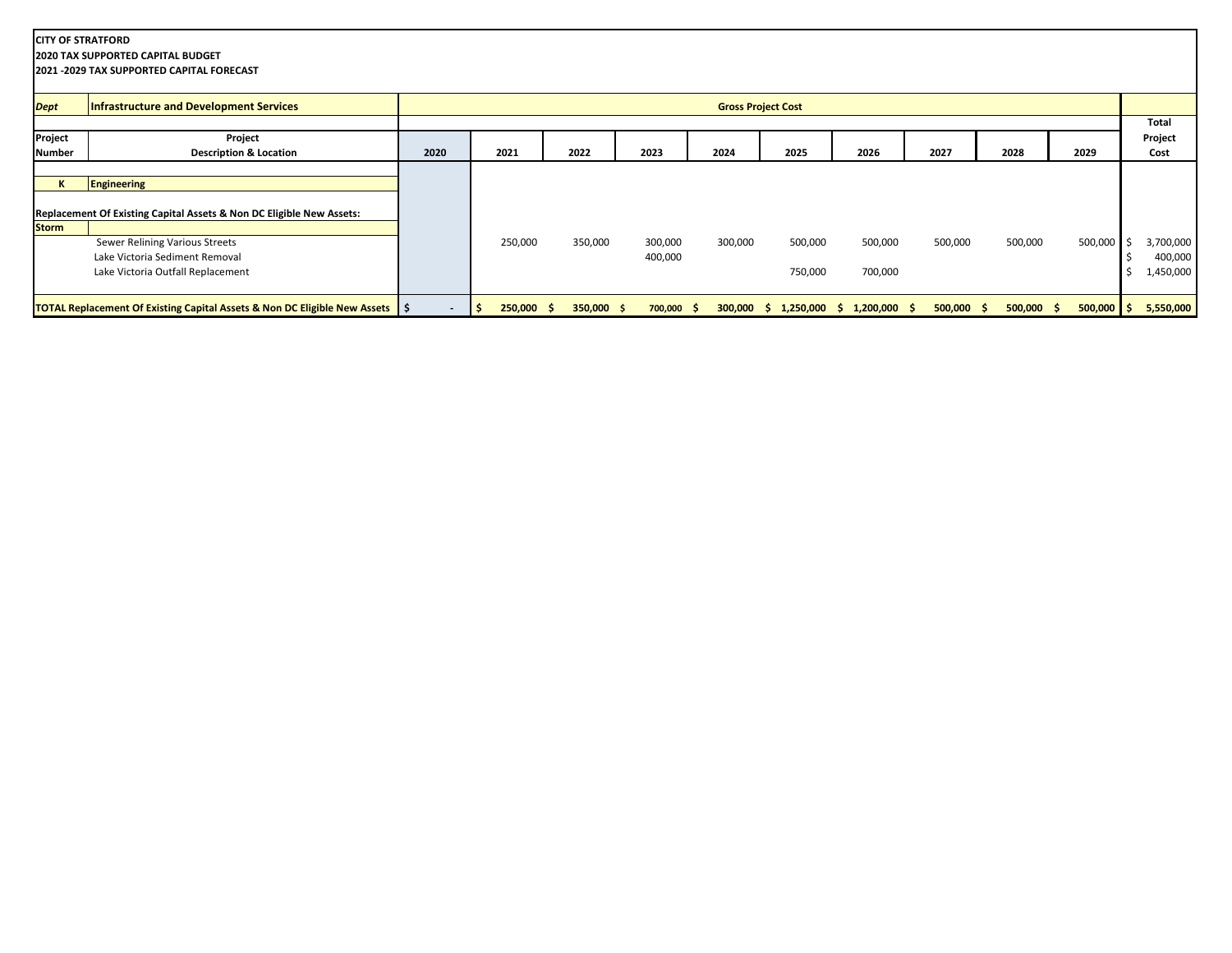**2020 TAX SUPPORTED CAPITAL BUDGET**

| <b>Dept</b>                | <b>Infrastructure and Development Services</b>                               |                |              |         |                 | <b>Gross Project Cost</b> |         |               |                  |            |              |         |           |
|----------------------------|------------------------------------------------------------------------------|----------------|--------------|---------|-----------------|---------------------------|---------|---------------|------------------|------------|--------------|---------|-----------|
|                            |                                                                              |                |              |         |                 |                           |         |               |                  |            |              | Total   |           |
| Project                    | Project                                                                      |                |              |         |                 |                           |         |               |                  |            |              | Project |           |
| <b>Number</b>              | <b>Description &amp; Location</b>                                            | 2020           | 2021         | 2022    | 2023            | 2024                      | 2025    | 2026          | 2027             | 2028       | 2029         | Cost    |           |
|                            |                                                                              |                |              |         |                 |                           |         |               |                  |            |              |         |           |
|                            | Engineering                                                                  |                |              |         |                 |                           |         |               |                  |            |              |         |           |
|                            |                                                                              |                |              |         |                 |                           |         |               |                  |            |              |         |           |
|                            | Replacement Of Existing Capital Assets & Non DC Eligible New Assets:         |                |              |         |                 |                           |         |               |                  |            |              |         |           |
| <b>Roads &amp; Traffic</b> |                                                                              |                |              |         |                 |                           |         |               |                  |            |              |         |           |
|                            |                                                                              |                |              |         |                 |                           |         |               |                  |            |              |         |           |
| 56                         | Accessibility Improvements                                                   | 40,000         | 50,000       | 50,000  | 50,000          | 50,000                    | 50,000  | 50,000        | 50,000           | 50,000     | 50,000       | Ŝ.      | 490,000   |
| 57                         | Trails / BP Master Plan Implementation                                       | 150,000        | 100,000      | 100,000 | 100,000         | 150,000                   | 100,000 | 150,000       | 150,000          | 150,000    | 150,000      |         | L,300,000 |
| 58                         | Sidewalk Replacement                                                         | 130,000        | 130,000      | 150,000 | 160,000         | 160,000                   | 170,000 | 185,000       | 185,000          | 185,000    | 185,000      |         | ,640,000  |
| 59                         | Street Lighting Improvements                                                 | 25,000         | 25,000       | 25,000  | 25,000          | 25,000                    | 25,000  | 25,000        | 25,000           | 25,000     | 25,000       |         | 250,000   |
| 60                         | Signal Intersection Updates for AODA                                         | 42,000         | 42,000       | 42,000  | 42,000          | 42,000                    | 42,000  |               |                  |            |              |         | 252,000   |
| 61                         | Pedestrian Crossing Improvements                                             | 150,000        | 50,000       | 50,000  | 50,000          | 50,000                    | 50,000  | 50,000        | 50,000           | 50,000     | 50,000       |         | 600,000   |
| 62                         | <b>Bridge Improvements</b>                                                   | 750,000        | 450,000      | 375,000 | 750,000         | 550,000                   | 300,000 | 300,000       | 300,000          | 300,000    | 300,000      |         | 4,375,000 |
|                            | <b>Bridge Appraisal</b>                                                      |                | 20,000       |         | 25,000          |                           | 25,000  |               | 25,000           |            | 25,000       | Ŝ.      | 120,000   |
|                            | New Traffic Signals Lorne/Wright                                             |                | 100,000      |         |                 |                           |         |               |                  |            |              |         | 100,000   |
|                            | Traffic Signal Upgrades - Various other                                      |                |              |         | 25,000          | 25,000                    | 25,000  | 25,000        | 25,000           | 25,000     | 25,000       |         | 175,000   |
|                            |                                                                              |                |              |         |                 |                           |         |               |                  |            |              |         |           |
|                            | TOTAL Replacement Of Existing Capital Assets & Non DC Eligible New Assets \$ | $1,287,000$ \$ | $967,000$ \$ | 792,000 | 1,227,000<br>-S | $1,052,000$ \$<br>-S      | 787,000 | 785,000<br>-S | 810,000 \$<br>-S | 785,000 \$ | $810,000$ \$ |         | 9,302,000 |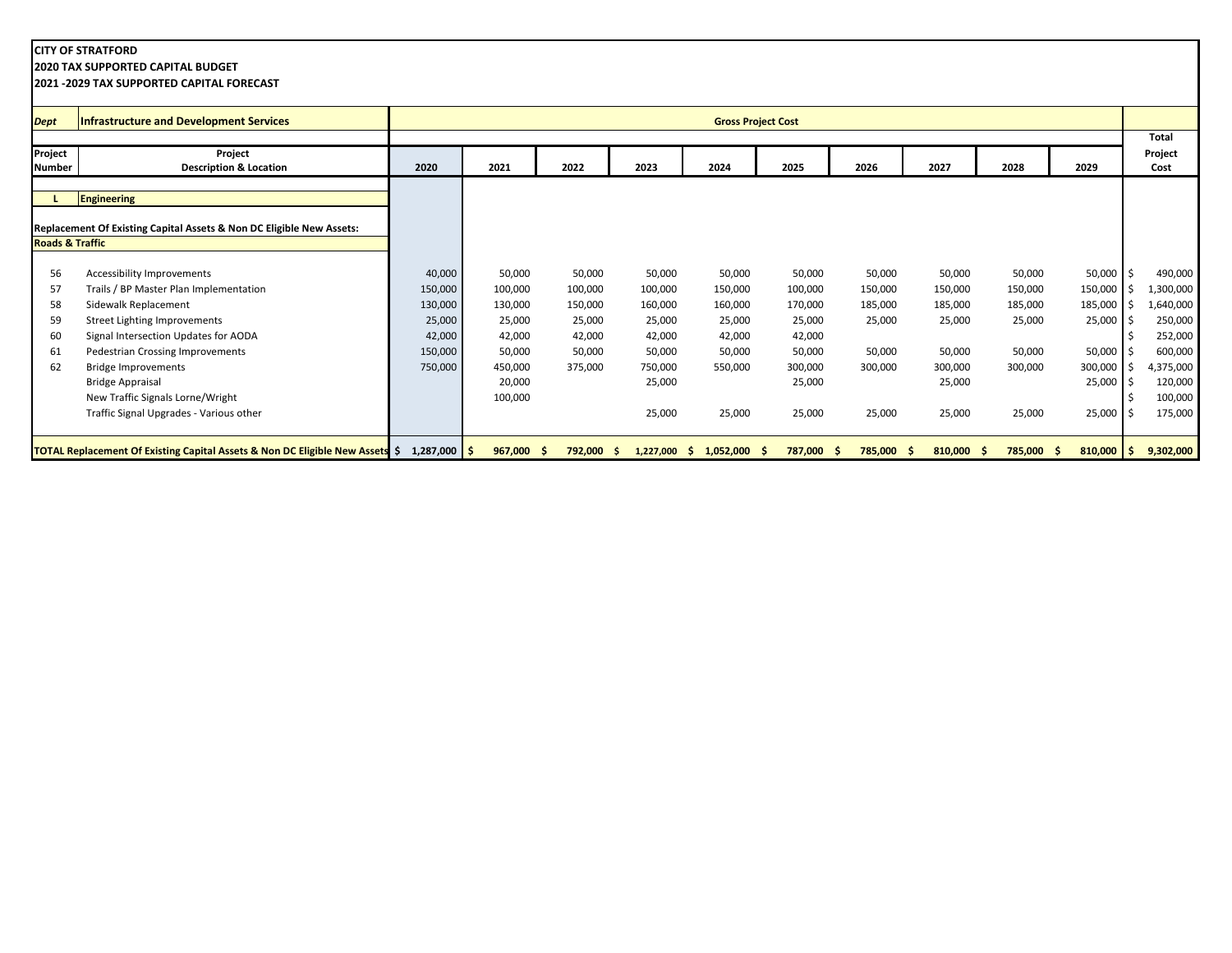**2020 TAX SUPPORTED/USER PAY CAPITAL BUDGET**

**2021-2029 TAX SUPPORTED/USER PAY CAPITAL FORECAST**

| Dept                       | Infrastructure and Development Services                                                                                                                                                                                        |                         |           |           |           | <b>Gross Project Cost</b> |                        |           |           |           |            | <b>Total</b>                   |
|----------------------------|--------------------------------------------------------------------------------------------------------------------------------------------------------------------------------------------------------------------------------|-------------------------|-----------|-----------|-----------|---------------------------|------------------------|-----------|-----------|-----------|------------|--------------------------------|
| Project                    | Project                                                                                                                                                                                                                        |                         |           |           |           |                           |                        |           |           |           |            | Project                        |
| <b>Number</b>              | <b>Description &amp; Location</b>                                                                                                                                                                                              | 2020                    | 2021      | 2022      | 2023      | 2024                      | 2025                   | 2026      | 2027      | 2028      | 2029       | Cost                           |
| M                          | Engineering                                                                                                                                                                                                                    |                         |           |           |           |                           |                        |           |           |           |            |                                |
|                            |                                                                                                                                                                                                                                |                         |           |           |           |                           |                        |           |           |           |            |                                |
|                            | Replacement Of Existing Capital Assets & Non DC Eligible New Assets:                                                                                                                                                           |                         |           |           |           |                           |                        |           |           |           |            |                                |
| <b>Roads &amp; Traffic</b> |                                                                                                                                                                                                                                |                         |           |           |           |                           |                        |           |           |           |            |                                |
|                            |                                                                                                                                                                                                                                |                         |           |           |           |                           |                        |           |           |           |            |                                |
| 67                         | <b>House Service Applications</b>                                                                                                                                                                                              | 400,000                 | 400,000   | 400,000   | 400,000   | 400,000                   | 400,000                | 400,000   | 400,000   | 400,000   | 400,000 \$ | 4,000,000                      |
| 63<br>64                   | Queen Street Storm Trunk Sewer<br>Redford Cresent - at St. Vincent                                                                                                                                                             | 14,470,000<br>3,050,000 |           |           |           |                           |                        |           |           |           |            | \$14,470,000<br>Ŝ.             |
|                            |                                                                                                                                                                                                                                |                         |           |           |           |                           |                        |           |           |           |            | 3,050,000<br>Ŝ.                |
| 65<br>66                   | Huron Street - Matilda to Douglas                                                                                                                                                                                              | 950,000<br>1,290,000    | 1,300,000 | 1,500,000 | 1,500,000 | 3,720,000<br>1,600,000    | 3,600,000<br>2,000,000 |           | 2,500,000 | 2,500,000 | 2,500,000  | 8,270,000<br>18,840,000<br>I\$ |
|                            | <b>Asphalt Resurfacing</b><br>MacKenzie - St. David to Cambria                                                                                                                                                                 |                         | 1,150,000 |           |           |                           |                        | 2,150,000 |           |           |            | 1,150,000<br>\$                |
|                            |                                                                                                                                                                                                                                |                         |           |           |           |                           |                        |           |           |           |            | 1,825,000                      |
|                            | Avondale Ave from Huron to Cemetery<br><b>Waldies Lane</b>                                                                                                                                                                     |                         | 1,825,000 | 375,000   |           |                           |                        |           |           |           |            | \$<br>375,000                  |
|                            |                                                                                                                                                                                                                                |                         |           | 900,000   |           |                           |                        |           |           |           |            | 900,000                        |
|                            | Willow Street from Pleasant to Devon - WM Relining<br>Jones Street LI from Caledonia to Brittania                                                                                                                              |                         |           | 1,000,000 |           |                           |                        |           |           |           |            | 1,000,000                      |
|                            | Queen Street local reconstruction Lakeside to Ontario                                                                                                                                                                          |                         |           | 1,530,000 |           |                           |                        |           |           |           |            | \$<br>1,530,000<br>Ŝ.          |
|                            |                                                                                                                                                                                                                                |                         |           |           | 350,000   |                           |                        |           |           |           |            | 350,000<br>\$                  |
|                            | Ontario from Queen to Parkview -WM replacement<br>Mercer Street from Caledonia to Brittania                                                                                                                                    |                         |           |           | 955,000   |                           |                        |           |           |           |            | 955,000                        |
|                            |                                                                                                                                                                                                                                |                         |           |           | 1,310,000 |                           |                        |           |           |           |            | 1,310,000<br>\$                |
|                            | Brunswick Street from Queen to King                                                                                                                                                                                            |                         |           |           | 1,200,000 |                           |                        |           |           |           |            | 1,200,000<br>Ŝ.                |
|                            | Lorne Downie Intersection Improvements<br>St. Vincent St. South - Redford to West Gore                                                                                                                                         |                         |           |           |           |                           |                        |           |           |           |            | 675,000                        |
|                            | Queen Street from Ontario to Brunswick                                                                                                                                                                                         |                         |           |           |           | 675,000<br>900,000        |                        |           |           |           |            | 900,000<br>\$                  |
|                            |                                                                                                                                                                                                                                |                         |           |           |           | 950,000                   |                        |           |           |           |            | 950,000                        |
|                            | Argyle Street - St. David to Cambria                                                                                                                                                                                           |                         |           |           |           |                           | 1,500,000              |           |           |           |            | \$<br>1,500,000<br>\$          |
|                            | Daly Avenue, Birmingham to Worsely                                                                                                                                                                                             |                         |           |           |           |                           |                        |           |           |           |            | Ŝ.                             |
|                            | Water Street from Parkview to Queen<br>McDonald Street Willow to Devon                                                                                                                                                         |                         |           |           |           |                           | 950,000                |           |           |           |            | 950,000<br>900,000             |
|                            |                                                                                                                                                                                                                                |                         |           |           |           |                           |                        | 900,000   |           |           |            |                                |
|                            | Mowat Street from West Gore to Brydges                                                                                                                                                                                         |                         |           |           |           |                           |                        | 1,500,000 |           |           |            | 1,500,000<br>2,300,000         |
|                            | Perth Street - Downie to Borden<br>Laurier Street - East Gore to Norfolk                                                                                                                                                       |                         |           |           |           |                           |                        | 2,300,000 | 770,000   |           |            | S<br>770,000                   |
|                            | Brunswick Street - King to Romeo                                                                                                                                                                                               |                         |           |           |           |                           |                        |           | 1,150,000 |           |            | 1,150,000<br>Ŝ.                |
|                            | Douglas Street - Huntingdon to Avondale                                                                                                                                                                                        |                         |           |           |           |                           |                        |           | 1,590,000 |           |            | 1,590,000                      |
|                            | Birmingham St - Cambria to Daly                                                                                                                                                                                                |                         |           |           |           |                           |                        |           | 1,150,000 |           |            | 1,150,000                      |
|                            | Woods Street - Birmingham to St. Vincent                                                                                                                                                                                       |                         |           |           |           |                           |                        |           |           | 1,220,000 |            | 1,220,000                      |
|                            | Norfolk Street Borden to Romeo                                                                                                                                                                                                 |                         |           |           |           |                           |                        |           |           | 2,100,000 |            | 2,100,000<br>\$                |
|                            | <b>Stratford Street</b>                                                                                                                                                                                                        |                         |           |           |           |                           |                        |           |           | 950,000   |            | 950,000                        |
|                            | Avon St - Avondale to McLagan                                                                                                                                                                                                  |                         |           |           |           |                           |                        |           |           |           | 1,600,000  | 1,600,000<br>l \$              |
|                            | Grange Street - Waterloo to Front                                                                                                                                                                                              |                         |           |           |           |                           |                        |           |           |           | 2,200,000  | 2,200,000<br>$\vert$ \$        |
|                            | Queen Street - Brunswick to Douro                                                                                                                                                                                              |                         |           |           |           |                           |                        |           |           |           | 1,000,000  | 1,000,000<br>l \$              |
|                            |                                                                                                                                                                                                                                |                         |           |           |           |                           |                        |           |           |           |            |                                |
|                            | TOTAL Replacement Of Existing Capital Assets & Non DC Eligible New Assets \$ 20,160,000   \$ 4,675,000 \$ 5,705,000 \$ 5,715,000 \$ 8,245,000 \$ 8,450,000 \$ 7,250,000 \$ 7,560,000 \$ 7,170,000 \$ 7,700,000   \$ 82,630,000 |                         |           |           |           |                           |                        |           |           |           |            |                                |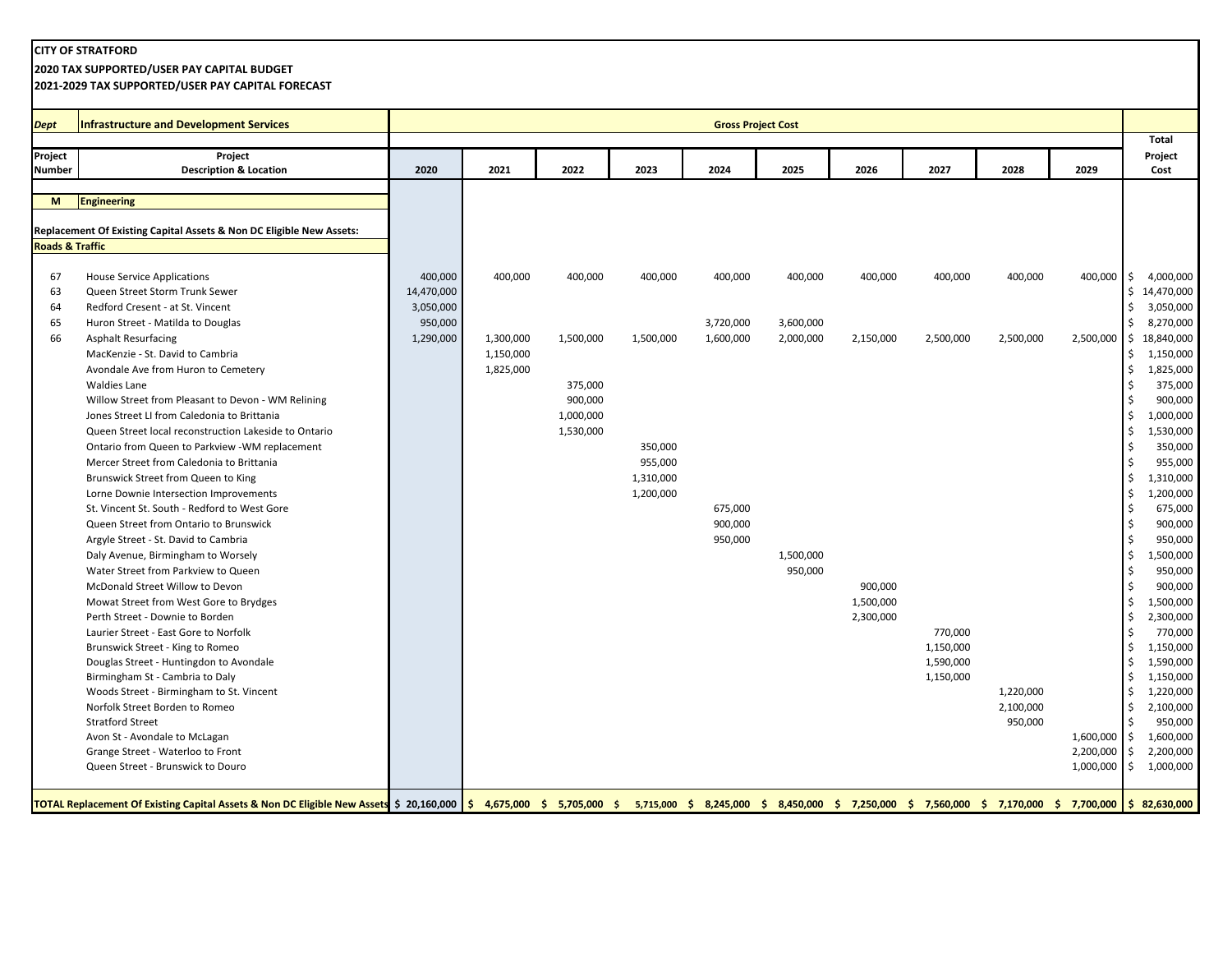## **2020 TAX SUPPORTED/USER PAY CAPITAL BUDGET**

## **2021-2029 TAX SUPPORTED/USER PAY CAPITAL FORECAST**

| <b>Dept</b>                | <b>Infrastructure and Development Services</b>                                                                                                                                                                                                                           |                                                  |                                                                        |                                                             |                                                  |                                                  | <b>Gross Project Cost</b>                                    |                                                   |                                                   |                                                   |                                                   |                                                                                                                             |
|----------------------------|--------------------------------------------------------------------------------------------------------------------------------------------------------------------------------------------------------------------------------------------------------------------------|--------------------------------------------------|------------------------------------------------------------------------|-------------------------------------------------------------|--------------------------------------------------|--------------------------------------------------|--------------------------------------------------------------|---------------------------------------------------|---------------------------------------------------|---------------------------------------------------|---------------------------------------------------|-----------------------------------------------------------------------------------------------------------------------------|
| Project<br><b>Number</b>   | Project<br><b>Description &amp; Location</b>                                                                                                                                                                                                                             | 2020                                             | 2021                                                                   | 2022                                                        | 2023                                             | 2024                                             | 2025                                                         | 2026                                              | 2027                                              | 2028                                              | 2029                                              | <b>Total</b><br>Project<br>Cost                                                                                             |
| N                          | <b>Engineering</b>                                                                                                                                                                                                                                                       |                                                  |                                                                        |                                                             |                                                  |                                                  |                                                              |                                                   |                                                   |                                                   |                                                   |                                                                                                                             |
|                            | Replacement Of Existing Capital Assets & Non DC Eligible New Assets:                                                                                                                                                                                                     |                                                  |                                                                        |                                                             |                                                  |                                                  |                                                              |                                                   |                                                   |                                                   |                                                   |                                                                                                                             |
| <b>Water</b>               |                                                                                                                                                                                                                                                                          |                                                  |                                                                        |                                                             |                                                  |                                                  |                                                              |                                                   |                                                   |                                                   |                                                   |                                                                                                                             |
| 68<br>69<br>70<br>71       | Mechanical Upgrades to Wells<br><b>Miscellanous Repairs</b><br><b>Watermain Relining Various Streets</b><br><b>Hydrant Distribution Monitoring</b>                                                                                                                       | 100,000<br>100,000<br>175,000<br>30,000          | 100,000<br>100,000<br>250,000                                          | 75,000<br>100,000                                           | 100,000<br>100,000<br>350,000                    | 100,000<br>50,000<br>250,000                     | 75,000<br>100,000<br>500,000                                 | 75,000<br>100,000<br>500,000                      | 75,000<br>100,000<br>500,000                      | 75,000<br>100,000<br>500,000                      | 75,000 \$<br>100,000<br>500,000                   | 850,000<br>950,000<br>3,525,000<br>30,000                                                                                   |
|                            | Water Needs Assessment Update<br>Water and Wastewater Rate Study                                                                                                                                                                                                         |                                                  |                                                                        |                                                             | 75,000                                           | 75,000                                           |                                                              |                                                   |                                                   | 75,000                                            | 75,000 \$                                         | l \$<br>150,000<br>150,000                                                                                                  |
| <b>Sanitary</b>            |                                                                                                                                                                                                                                                                          |                                                  |                                                                        |                                                             |                                                  |                                                  |                                                              |                                                   |                                                   |                                                   |                                                   |                                                                                                                             |
| 72<br>73<br>74<br>75<br>77 | <b>Basement Isolation</b><br><b>Residential Service Upgrades</b><br><b>Pumping Station Upgrades</b><br><b>WPCP Improvements</b><br>SCADA & PLC Upgrades<br>Sewer Relining Various Streets<br><b>WPCP Process Review</b><br>Grit Removal System<br>Filter Bed Replacement | 30,000<br>75,000<br>100,000<br>350,000<br>20,000 | 30,000<br>75,000<br>75,000<br>350,000<br>250,000<br>250,000<br>500,000 | 30,000<br>75,000<br>75,000<br>350,000<br>350,000<br>150,000 | 30,000<br>75,000<br>75,000<br>350,000<br>350,000 | 30,000<br>75,000<br>75,000<br>350,000<br>300,000 | 30,000<br>75,000<br>100,000<br>350,000<br>400,000<br>150,000 | 30,000<br>75,000<br>100,000<br>350,000<br>500,000 | 30,000<br>75,000<br>100,000<br>350,000<br>500,000 | 30,000<br>75,000<br>100,000<br>350,000<br>500,000 | 30,000<br>75,000<br>100,000<br>350,000<br>500,000 | 300,000<br>750,000<br>900,000<br>3,500,000<br>20,000<br>,650,000<br>3<br>250,000<br>-\$<br>\$ ا<br>500,000<br>Ŝ.<br>300,000 |
|                            | <b>TOTAL Replacm. of Existing Capital Assets &amp; Non DC Eligible New Assets</b>                                                                                                                                                                                        | ۱\$.                                             | $980,000$ \$ 1,980,000                                                 | $1,205,000$ \$<br>S.                                        | 1,505,000                                        | \$1,305,000                                      | \$1,780,000                                                  |                                                   | $$1,730,000$$ $$1,730,000$                        | \$1,805,000                                       |                                                   | $\frac{1}{2}$ ,805,000 $\frac{1}{2}$ 15,825,000                                                                             |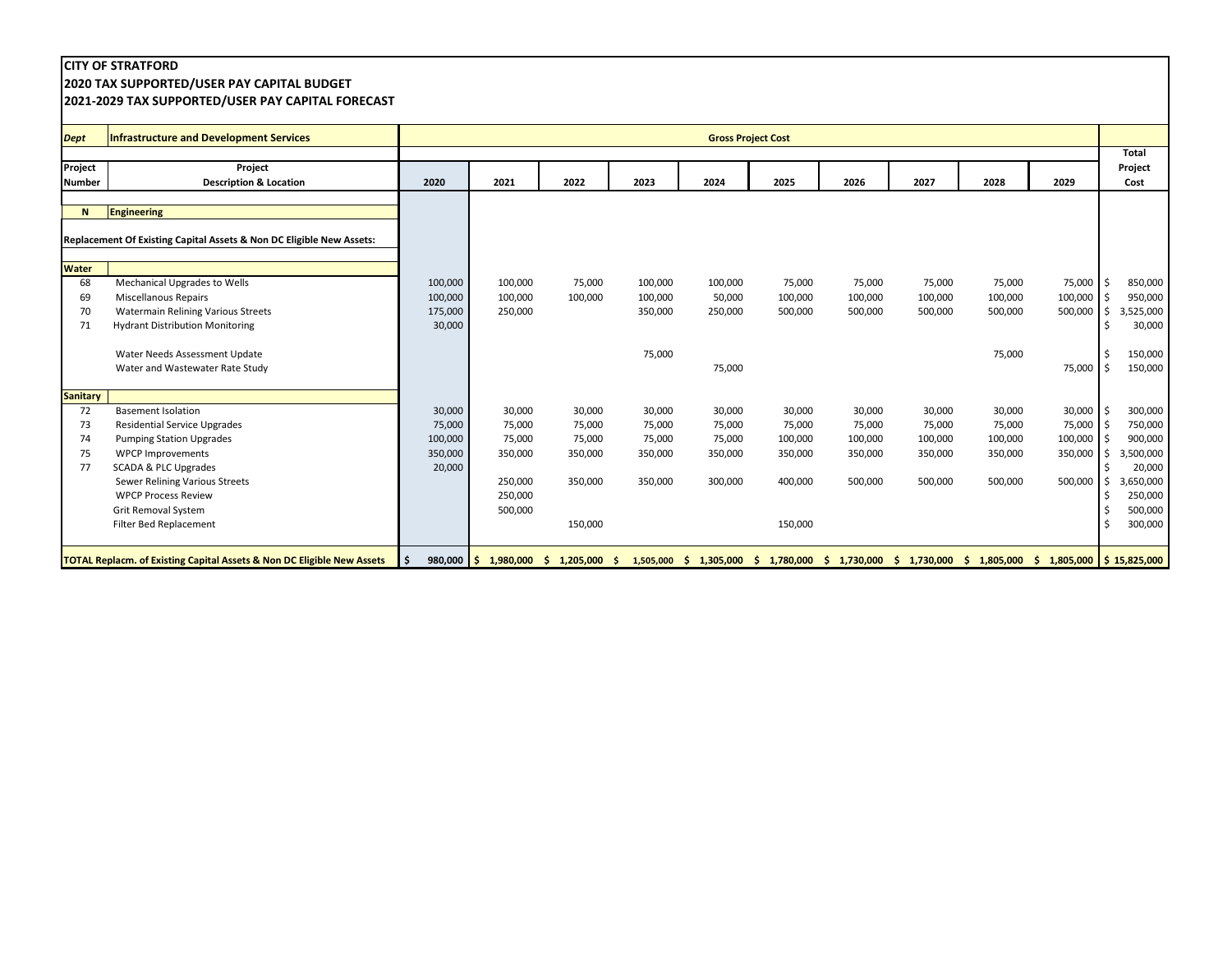**2020 TAX SUPPORTED CAPITAL BUDGET**

| <b>Dept</b>     | Infrastructure and Development Services                   |              |                |              |      |         | <b>Gross Project Cost</b>                         |           |           |              |      |              |
|-----------------|-----------------------------------------------------------|--------------|----------------|--------------|------|---------|---------------------------------------------------|-----------|-----------|--------------|------|--------------|
|                 |                                                           |              |                |              |      |         |                                                   |           |           |              |      | <b>Total</b> |
| Project         | Project                                                   |              |                |              |      |         |                                                   |           |           |              |      | Project      |
| <b>Number</b>   | <b>Description &amp; Location</b>                         | 2020         | 2021           | 2022         | 2023 | 2024    | 2025                                              | 2026      | 2027      | 2028         | 2029 | Cost         |
| N               | Engineering                                               |              |                |              |      |         |                                                   |           |           |              |      |              |
|                 |                                                           |              |                |              |      |         |                                                   |           |           |              |      |              |
|                 | New Assets Identified in DC Background Study:             |              |                |              |      |         |                                                   |           |           |              |      |              |
| <b>Multi</b>    |                                                           |              |                |              |      |         |                                                   |           |           |              |      |              |
|                 | McCarthy Road from Orr to O'Loane                         |              | 900,000        |              |      |         |                                                   |           |           |              |      | 900,000      |
|                 | Short Street Extension (Matilda to O'Loane)               |              |                |              |      |         | 725,000                                           |           |           |              |      | 725,000      |
| <b>Roads</b>    |                                                           |              |                |              |      |         |                                                   |           |           |              |      |              |
|                 | McCarthy Road at O'Loane Roundabout                       |              |                |              |      |         |                                                   |           | 500,000   |              |      | 500,000      |
| <b>Sanitary</b> |                                                           |              |                |              |      |         |                                                   |           |           |              |      |              |
|                 | <b>Tertiary Filter Upgrade</b>                            |              |                |              |      |         | 290,000                                           | 2,560,000 |           |              |      | 2,850,000    |
|                 | Quinlan PS Phase 2                                        |              |                |              |      |         |                                                   |           | 320,000   |              |      | 320,000      |
|                 | O'Loane Ave Trunk (south of Huron to Galt)                |              |                |              |      |         |                                                   |           | 3,575,000 |              |      | 3,575,000    |
| <b>Traffic</b>  |                                                           |              |                |              |      |         |                                                   |           |           |              |      |              |
|                 | New Traffic Signals McCarthy Romeo                        |              |                | 135,000      |      |         |                                                   |           |           |              |      | 135,000      |
|                 | New Traffic Signals Quinlan Mornington                    |              |                |              |      |         | 135,000                                           |           |           |              |      | 135,000      |
| Miscellan.      |                                                           |              |                |              |      |         |                                                   |           |           |              |      |              |
| 76              | Sanitary Master Plan Update                               | 75,000       |                |              |      |         | 100,000                                           |           |           |              |      | 175,000      |
|                 | DC Charge Study                                           |              | 60,000         |              |      |         |                                                   | 60,000    |           |              |      | 120,000      |
|                 | <b>Transportation Master Plan Update</b>                  |              | 125,000        |              |      |         |                                                   | 125,000   |           |              |      | 250,000      |
|                 | Storm Master Plan Update                                  |              |                |              |      | 125,000 |                                                   |           |           | 125,000      |      | 250,000      |
|                 | PW Facility Expansion                                     |              |                |              |      |         | 2,500,000                                         |           |           |              |      | 2,500,000    |
|                 | <b>TOTAL New Assets Identified in DC Background Study</b> | $$75,000$ \$ | $1,085,000$ \$ | $135,000$ \$ |      | Ŝ.      | 125,000 \$ 3,750,000 \$ 2,745,000 \$ 4,395,000 \$ |           |           | $125,000$ \$ |      | \$12,435,000 |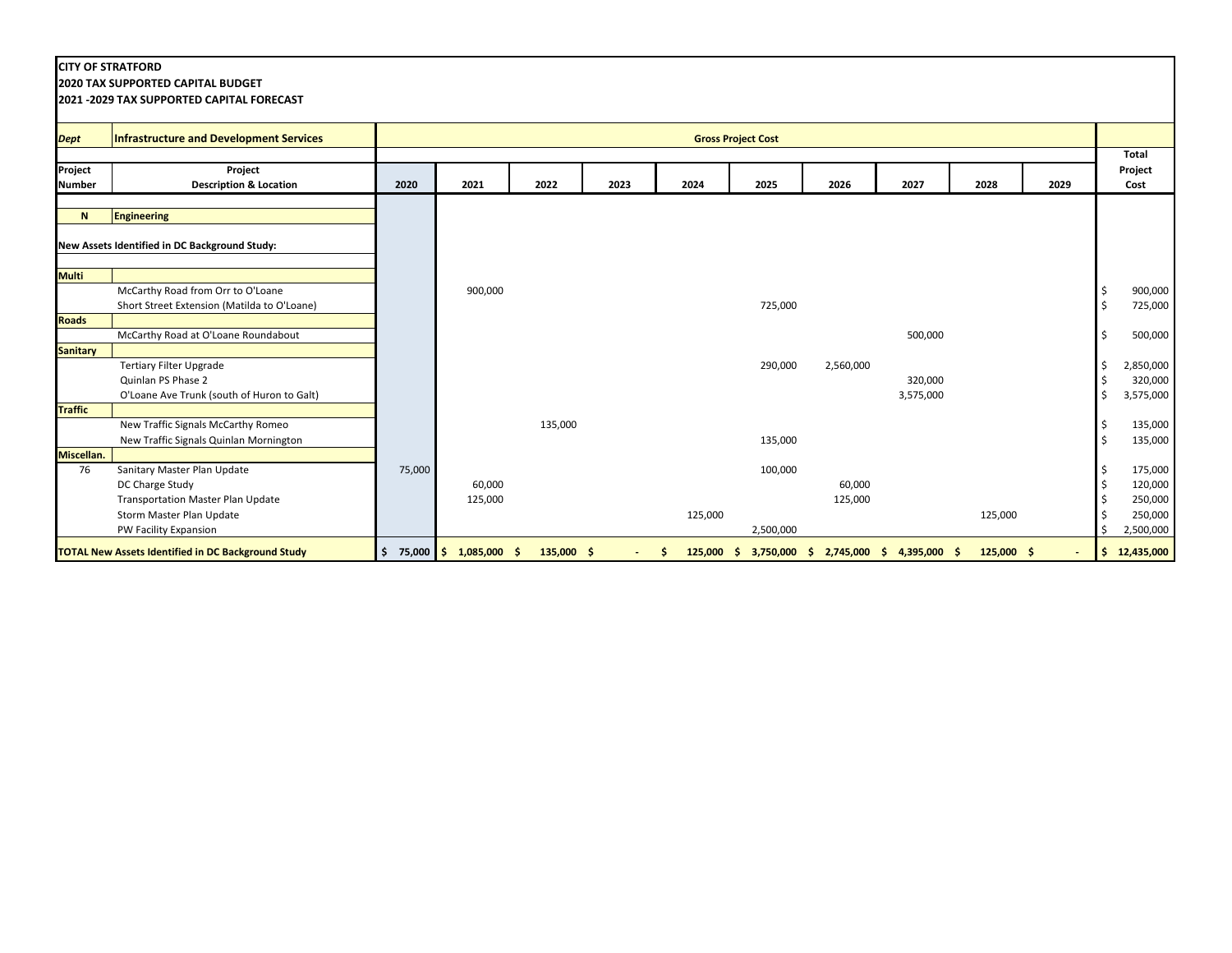**2020 USER PAY CAPITAL BUDGET**

**2021-2029 USER PAY CAPITAL FORECAST**

| <b>Dept</b>   | <b>Infrastructure and Development Services</b>                                            |      |                             |      |      |               | <b>Gross Project Cost</b> |      |                 |      |      |           |
|---------------|-------------------------------------------------------------------------------------------|------|-----------------------------|------|------|---------------|---------------------------|------|-----------------|------|------|-----------|
|               |                                                                                           |      |                             |      |      |               |                           |      |                 |      |      | Total     |
| Project       | Project                                                                                   |      |                             |      |      |               |                           |      |                 |      |      | Project   |
| <b>Number</b> | <b>Description &amp; Location</b>                                                         | 2020 | 2021                        | 2022 | 2023 | 2024          | 2025                      | 2026 | 2027            | 2028 | 2029 | Cost      |
|               |                                                                                           |      |                             |      |      |               |                           |      |                 |      |      |           |
| N             | Landfill                                                                                  |      |                             |      |      |               |                           |      |                 |      |      |           |
|               |                                                                                           |      |                             |      |      |               |                           |      |                 |      |      |           |
|               | Replacement Of Existing Capital Assets & Non DC Eligible New Assets:                      |      |                             |      |      |               |                           |      |                 |      |      |           |
|               | New Cell                                                                                  |      | 1,200,000                   |      |      |               |                           |      | 1,300,000       |      |      | 2,500,000 |
|               | <b>Methane Expansion</b>                                                                  |      |                             |      |      | 450,000       |                           |      |                 |      |      | 450,000   |
|               | <b>TOTAL Replacement Of Existing Capital Assets &amp; Non DC Eligible New Assets   \$</b> |      | $\frac{1}{2}$ \$1,200,000\$ |      |      | $$450,000$ \$ | $\sim$                    |      | $$1,300,000$ \$ |      |      | 2,950,000 |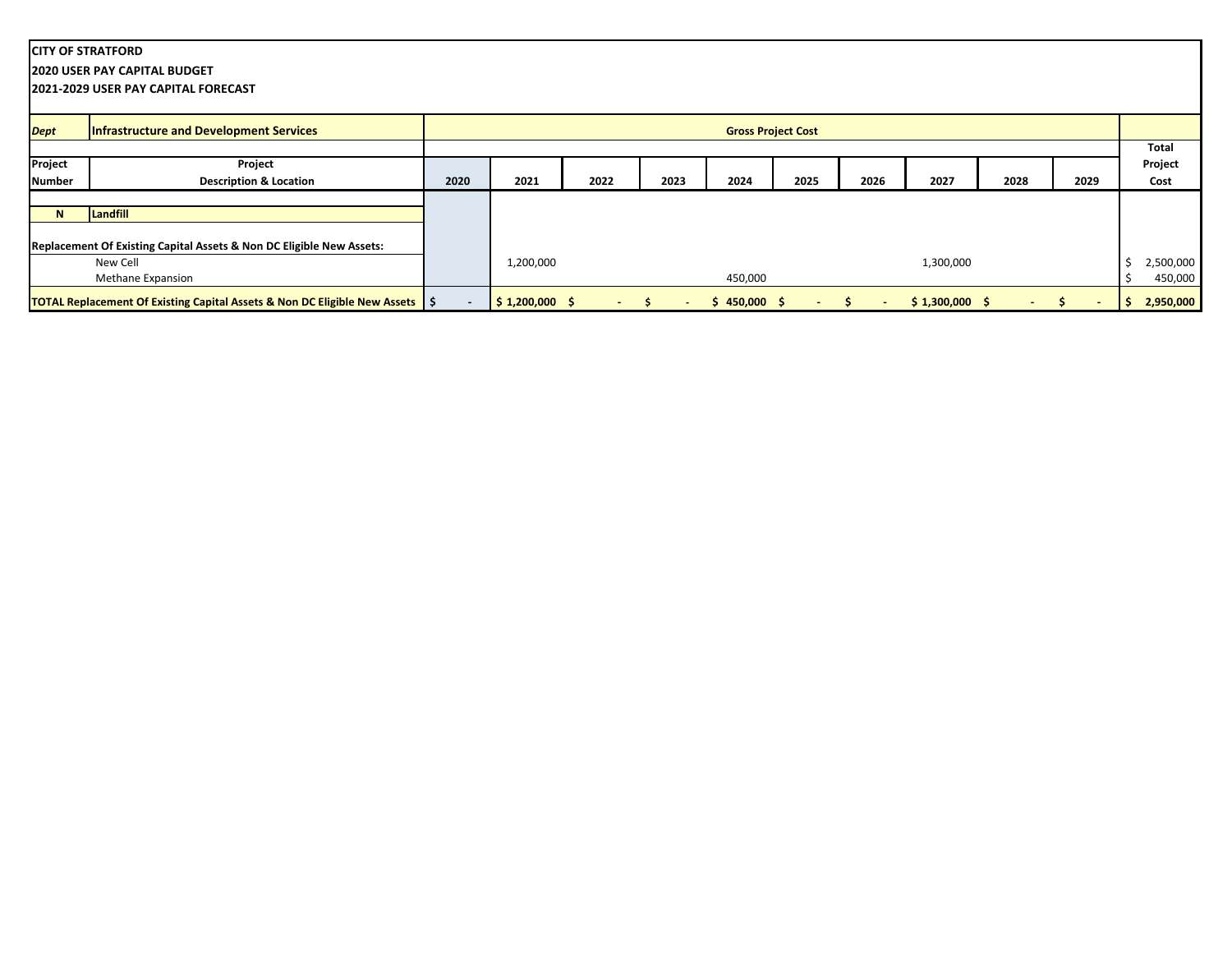**2020 TAX SUPPORTED CAPITAL BUDGET**

| $\mathbf{o}$  | <b>Stratford Public Library</b>                                              |                    |                         |             |               | <b>Gross Project Cost</b> |               |                  |               |             |          |                         |
|---------------|------------------------------------------------------------------------------|--------------------|-------------------------|-------------|---------------|---------------------------|---------------|------------------|---------------|-------------|----------|-------------------------|
|               |                                                                              |                    |                         |             |               |                           |               |                  |               |             |          | Total                   |
| Project       | Project                                                                      |                    |                         |             |               |                           |               |                  |               |             |          | Project                 |
| <b>Number</b> | <b>Description &amp; Location</b>                                            | 2020               | 2021                    | 2022        | 2023          | 2024                      | 2025          | 2026             | 2027          | 2028        | 2029     | Cost                    |
|               | Replacement Of Existing Capital Assets & Non DC Eligible New Assets:         |                    |                         |             |               |                           |               |                  |               |             |          |                         |
| 78            | Library Collection                                                           | 226,000            | 226,000                 | 226,000     | 226,000       | 226,000                   | 226,000       | 226,000          | 226,000       | 226,000     | 226,000  | \$2,260,000             |
| 79            | Computer Equipment                                                           | 40,300             | 32,200                  | 30,000      | 30,400        | 30,000                    | 30,000        | 30,000           | 30,000        | 30,000      | 30,000   | 312,900<br>s            |
| 80            | Carpet Replacement                                                           | 10,000             | 17,800                  |             | 19,600        |                           |               |                  |               |             |          | 47,400                  |
|               | <b>Strategic Planning Expenses</b>                                           |                    |                         | 20,000      |               |                           |               | 20,000           |               |             |          | 40,000                  |
|               | PLOW van replacement                                                         |                    |                         |             |               | 30,000                    |               |                  |               |             |          | 30,000                  |
|               | Staff room renovations                                                       |                    |                         |             |               |                           | 20,000        |                  |               |             |          | 20,000                  |
|               | Public washroom and hallway improvements                                     |                    |                         |             |               |                           |               |                  | 20,000        |             |          | 20,000                  |
|               | New website platform                                                         |                    |                         |             |               |                           |               |                  |               | 20,000      |          | 20,000                  |
|               | Replacement shelving                                                         |                    |                         |             |               |                           |               |                  |               |             | 20,000   | 20,000<br>Ŝ.            |
|               |                                                                              |                    |                         |             |               |                           |               |                  |               |             |          |                         |
|               | TOTAL Replacement Of Existing Capital Assets & Non DC Eligible New Assets \$ | 276,300            | $\frac{1}{2}$ \$276,000 | 276,000     | 276,000<br>-S | 286,000<br>.s             | 276,000<br>-S | \$276,000        | 276,000<br>-S | \$276,000   |          | $$276,000$ $$2,770,300$ |
|               |                                                                              |                    |                         |             |               |                           |               |                  |               |             |          |                         |
|               | New Assets Identified in DC Background Study:                                |                    |                         |             |               |                           |               |                  |               |             |          |                         |
| 78            | <b>Additional Library Collection</b>                                         | 20,000             | 20,000                  | 20,000      | 20,000        | 20,000                    | 20,000        | 20,000           | 20,000        | 20,000      | 20,000   | 200,000<br>Ŝ.           |
|               | <b>TOTAL New Assets Identified in DC Background Study</b>                    | $20,000$   \$<br>Ŝ | $20,000$ \$             | $20,000$ \$ | 20,000        | 20,000<br>-S              | 20,000<br>- S | $20,000$ \$<br>S | 20,000        | 20,000<br>S | \$20,000 | 200,000<br>S            |